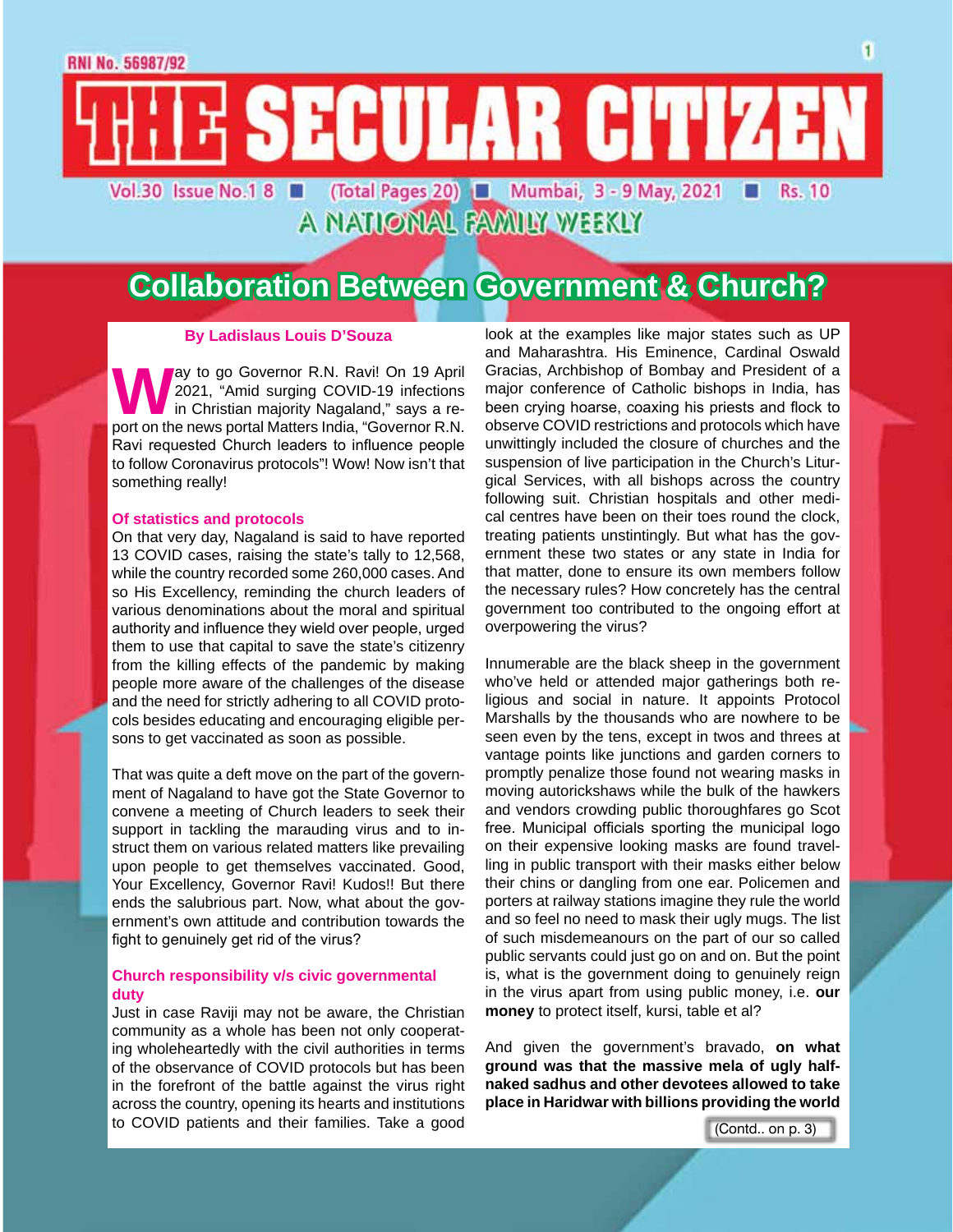### **India - a land of sages or surges?**

Answering the critics, the BJP brigade went ga-ga over the fact that under the very able and dynamic leadership of the Prime Minister Narendra Modi, the pandemic has been tamed despite the population. The critics had spoken about the harm done when some insensible decisions were taken in an insensitive manner. The indefinite lockdown was announced without any notice. Perhaps if the people were given three or four days notice, their misery could have been minimal. Mind you, the cases then were below 500 while today we have over 25 lacs. Yet today the PM says lockdown is the last resort. How interesting! Wish he had to use this logic last year before he announced the lockdown himself.

The PM had declared that India has defeated the pandemic for the world to see. Everybody lowered their guard including the government. Whether this was a game plan, it is hard to say but the subsequent events suggest that indeed, it was. Smelling electoral gains, a rosy picture was painted to facilitate full-fledged canvassing in the five pollbound states; West Bengal being the most important for the BJP. This allowed the political parties to campaign throwing all caution to the wind. The surging mask-less crowds helped the BJP and the TMC. The CEC is supposed to have laid down some SOPs but for unknown reasons looked the other way. Ironically, just when the campaigning was about to come to a close, the EC calls an all party meeting. Doesn't it sound funny and amazing? Being in election mode, the centre failed to see the second surge coming with their obsession to win in Bengal at all costs [repeat all costs]. Is it that EC could do nothing since the likes of Narendra Modi and Amit Shah were in the forefront? The courts had to question the EC. It raises some doubts in the minds of the discerning citizens of the country and rightly so. If, as the PrimeMinister claims nation comes first, should he not have asked the entire mask-less people to leave the rally? Did he insist on social distancing?

What could be worse than allowing some lakhs of people taking the holy dip in the Ganga over a period of one month? Who allowed it? Who takes the decisions – the government or the Akhadas? The CM of Uttarakhand was brazen enough to say that since it is held

## **VIEWS on NEWS**

in the open it is safe. Then why are we closing down swimming pools, parks, beaches et al which are all open. Why do you punish someone with no mask with lakhs of mask-less people at election rallies and the shani snan rituals? You deny permission to the Muslims to have namaz. You order closure of Churches. The Church authorities obey the government diktats without grumbling. Why this brazen discrimination against minorities?

Frankly, at this point we should have had someone like T.N.Seshan - the man with guts who brought all political parties to their knees. When you have everything virtual, why could you not have virtual election campaigning? Seshan would have done just that and shown who the boss is during elections. Such a person may not have been appointed in the first place. Holding the Khumb Mela in Haridwar is a case of blatant appeasement of the majority community when the BJP talks of minority appeasement. The Akhadas will decide whether the Mela is to be called off. But who cares so long as we win elections? Now with health infrastructure crumbling at a rapid pace, we are vying with the United States for the top spot for maximum cases. The picture is grim with acute shortage of oxygen, medicines, vaccines etc. By the way, an immature politician Rahul Gandhi had to take a lead to call off election rallies in Bengal. Modi cancelled his Portugal visit weeks in advance. He called off election rallies on April 23 after the court pulled up the EC which has let the nation down. Amit Shah went ahead with his rallies. Now the PM has taken control from Amit Shah it seems – he hardly speaks of pandemic of late. The world is laughing at us. If Narendra Modi was given full credit for 'controlling' the pandemic, should he not be fully blamed for the present situation? Think about it. \*\*\*\*\*

### **Electoral Bonds**

This is one issue which refuses to die down. With every major election, the issue raises its head. The Supreme Court refused to accede to the request of the petitioner to stop the authorities from opening the window for sale of bonds for the current phase of elections. No matter what the arguments put forward by the government, this is generation of unaccounted money by business houses.



Which loss making Corporate will 'willingly' donate funds to the political party [read ruling party]? There is too much of secrecy behind the whole scheme that it gives a feeling that it has been devised solely to hoodwink the public. You have simply replaced cash donations by electoral bonds. In the past the companies were donating to parties of their choice and they had no problem about their identity being known to the recipients, Election Commission and the tax authorities. The architect of this scheme late Mr Arun Jaitley [may his soul rest in peace] has done a wonderful job for his party. Hats off to him! Only the State Bank of India knows who the buyers of these bonds are. Only that bank [on which the government has some control] is empowered to sell these dubious instruments called the Electoral Bonds. Only the Central Government will know which entity has given how much not only to themselves but to the other national as well as the regional parties. Even the Election Commission has no access.

No money is black in colour. It is a misnomer. Such money is unaccounted which can be in the form of cash or kind [read election bonds]. The governing party has the power to award huge contracts which invariably involve kickbacks – respectable term for bribes. In the past political parties had no idea how much was collected by the ministers/bureaucrats concerned. Now the amount is given to the party. BJP is cash rich today. Yet it does not become accounted money because it does not even reflect in the company's balance sheets? What sort of transparency is this? By celebrating Good Governance Day, such money does not get purified. The whole nation is hoodwinked into believing that black money is being wiped out – far from it. These bonds must be scrapped or at least the full donor list must be made available to the EC, RBI and Tax authorities to give it some semblance of transparency.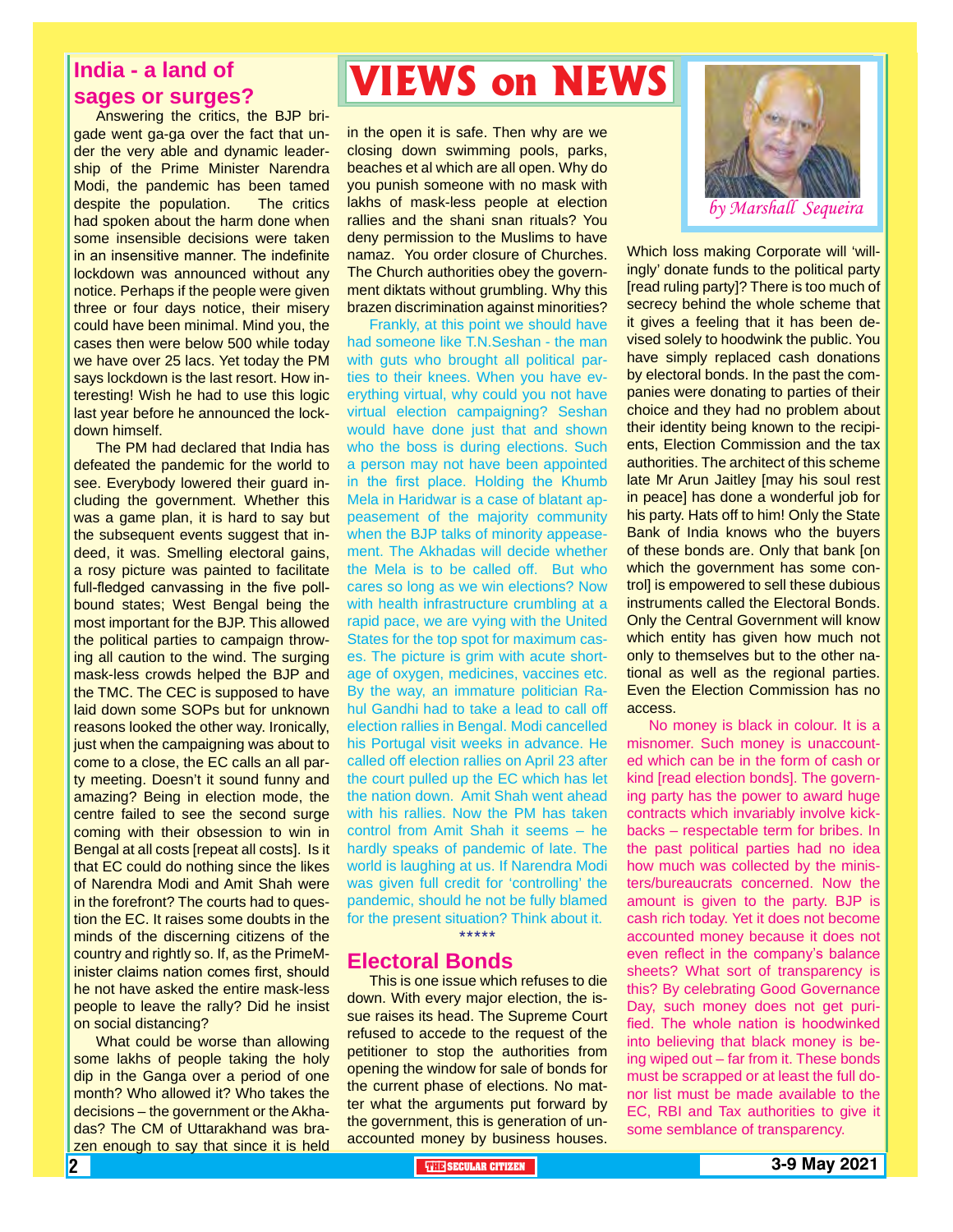| <b>THILE SECULAR CITIZEN</b>                                                                                                                                                        |                                                                    | <b>Advertisement. Tariff</b><br>Over all size 21.5 cms x 27cms ● Print area 18 cms x 25.5 cms                                                                   |                                                                                                                                      |                          |                                   |
|-------------------------------------------------------------------------------------------------------------------------------------------------------------------------------------|--------------------------------------------------------------------|-----------------------------------------------------------------------------------------------------------------------------------------------------------------|--------------------------------------------------------------------------------------------------------------------------------------|--------------------------|-----------------------------------|
| A NATIONAL FAMILY WEEKLY                                                                                                                                                            |                                                                    |                                                                                                                                                                 | Full pg. back Colour (19 cms x 24 cms)                                                                                               | Rs.<br>Rs.               | 18,000<br>18.000                  |
| Vol.30 Issue No.18 May 3-9, 2021 Rs.10/-                                                                                                                                            |                                                                    | Center spread colour(39 cms x 23.5 cms<br>Full pg. inside Cover colour(18 cms x 24 cms)                                                                         |                                                                                                                                      |                          | 12,000                            |
| 99, Perin Nariman Street, Fort, Mumbai - 400 001.<br>Mobile: +91 9820485389 / 9820473103<br>E-mail: secular@sezariworld.com / seculardivo@gmail.com<br>Website: www.sezariworld.com |                                                                    | Full pg. inner colour (18 cms x 24 cms)<br>Half pg. Colour (18 cms x 12 cms)<br>Full page B/W (18 cms x 24 cms)<br>Half page B/W (18 cms x 12 cms)              |                                                                                                                                      | Rs.<br>Rs.<br>Rs.<br>Rs. | 10,000<br>6,000<br>7,000<br>5,000 |
| <b>Editor: LAWRENCE COELHO</b><br><b>Subscriptions Rate:</b><br>One year (anywhere in India) Rs. 500<br>Two years (anywhere in India) Rs.1000                                       | <b>E-paper Edition</b><br>sent anywhere in the<br>world (by email) |                                                                                                                                                                 | <b>Small Size Ads B/W</b><br>12 x 12cms Rs. 2400 • 6 x 24cms Rs. 2400<br>18 x 6cms Rs. 1800 • 6 x 12cms Rs. 1200<br>6 x 6cms Rs. 700 |                          |                                   |
| Five years (anywhere in India) Rs. 2000<br>One year (outside India) Rs. 3500                                                                                                        | One year<br>Rs. 600 or US \$15                                     | <b>Matrimonial Classifieds:</b><br>• Rs. 500 per insertion (for 35 words) (includes box no.)<br>• Rs. 3000 for 12 insertions. (1 year The Secular Citizen FREE) |                                                                                                                                      |                          |                                   |
| ∥Digital copy of <mark>珊B SECULAR CITIZEN</mark> now available through WhatsApp / Email for subscribers                                                                             |                                                                    |                                                                                                                                                                 |                                                                                                                                      |                          |                                   |

**worldover.** Send in your request to : **+91 - 9820485389 or secular@sezariworld.com**

Our bank account details for Fund Transfer : Account Name: The Secular Citizen, Current Account No. 03552000006744, Bank: HDFC Bank, Branch : CST - Mumbai VT, ISFC code: HDFC0000355

(Contd.. from p. 1)

**a spectacle that one could do without, social distancing and masking thrown to the winds and the risk of those filthy devotees carrying the virus across the country! Had the PM of the country and the CM of Uttarakhand no qualms in subjecting the millions in the country to the hard risks involved?** Shame Namo! Shame Baby Rani Maurya!! Shame Tirath Singh Rawat!!!

#### **Whither vaccine?**

As for getting church leaders to prevail upon their flock to get themselves vaccinated, where the heck are the vaccines anyway Mister Ravi! Probably the Raj Bhavan you are ceremonially accommodated in is safely ensconced in luxurious surroundings that include security of every type, not excluding medical. Moreover, it may not even have occurred to you that with the PM bragging about being part of the world fight against the virus by way of exporting vaccines, the *hum-doh, hamaredoh* foursome [HD4] have apparently taken their shots and probably exported the rest of the stock to impress the world community obviously thinking that nobody else in the country needs to be vaccinated. Indeed, for the treatment of the common man, are HD4 even aware of how difficult it is to get

ambulances on the one hand and, on the other, how impossible it is getting a hospital bed, be it in a general ward or in an ICU? So on what moral grounds do governors, chief ministers and other government officials [most of them either ill-educated or uneducated] dish out such platitudes and advice to our respectfully educated Church leaders? **Sadly, the media is rife with reports of Christian priests, Religious and even Bishops being claimed by the virus with impunity but hardly any politicians. How come? I'm inclined to think that this rascal of a virus is not merely partial but totally corrupt, so much so I've begun wondering from whom and how it accepts bribes.**

#### **Governmental priorities**

It is more than obvious that the Government of India is far from seized of the situation. And therefore, rather than bother about oxygen, ICU beds, vaccines, life-saving drugs and the like, fabulously topping the government's list of priorities are:

- 1.Ram has no roof over his head. Not to worry, a grand temple at Ayodhya is under construction!
- 2.Ram and his innumerable avatar's have no holiday homes! No worry! The ASI is working on providing for the same at Varanasi and elsewhere!
- 3.Parliament House [PH] built by the

#### British is too small and pokey! So construction of the most modern hitech PH, with luxurious secretariat precincts well under way!

- 4.Our Parliamentarians and legislators are among the poorest of the marginalized in society. And so an annual multi-percentage pay raise is ever on the cards, no matter what the calamity the country may be facing at any given point of time.
- 5.As for food, the emoluments earned by our excessively hard-working representatives in Parliament and the State legislatures being abysmally low despite the handsome increments and perks, the food that keeps their well-filled at our expense is conscientiously enhanced. Thank God for small mercies! What would we have done if our poor representatives and netas had fainted due to lack of energy otherwise!?!

#### **Extracting our pound of flesh!**

Enough is enough! Methinks its time the Church in India as a whole not merely stood by its resolve to support the government in principle and practice in its public show of caring for the welfare of its citizens vis-à-vis the virus by making suggestions (which Ravi said would be forwarded to the government for follow-up) but also ex-

(Contd.. on p. 5)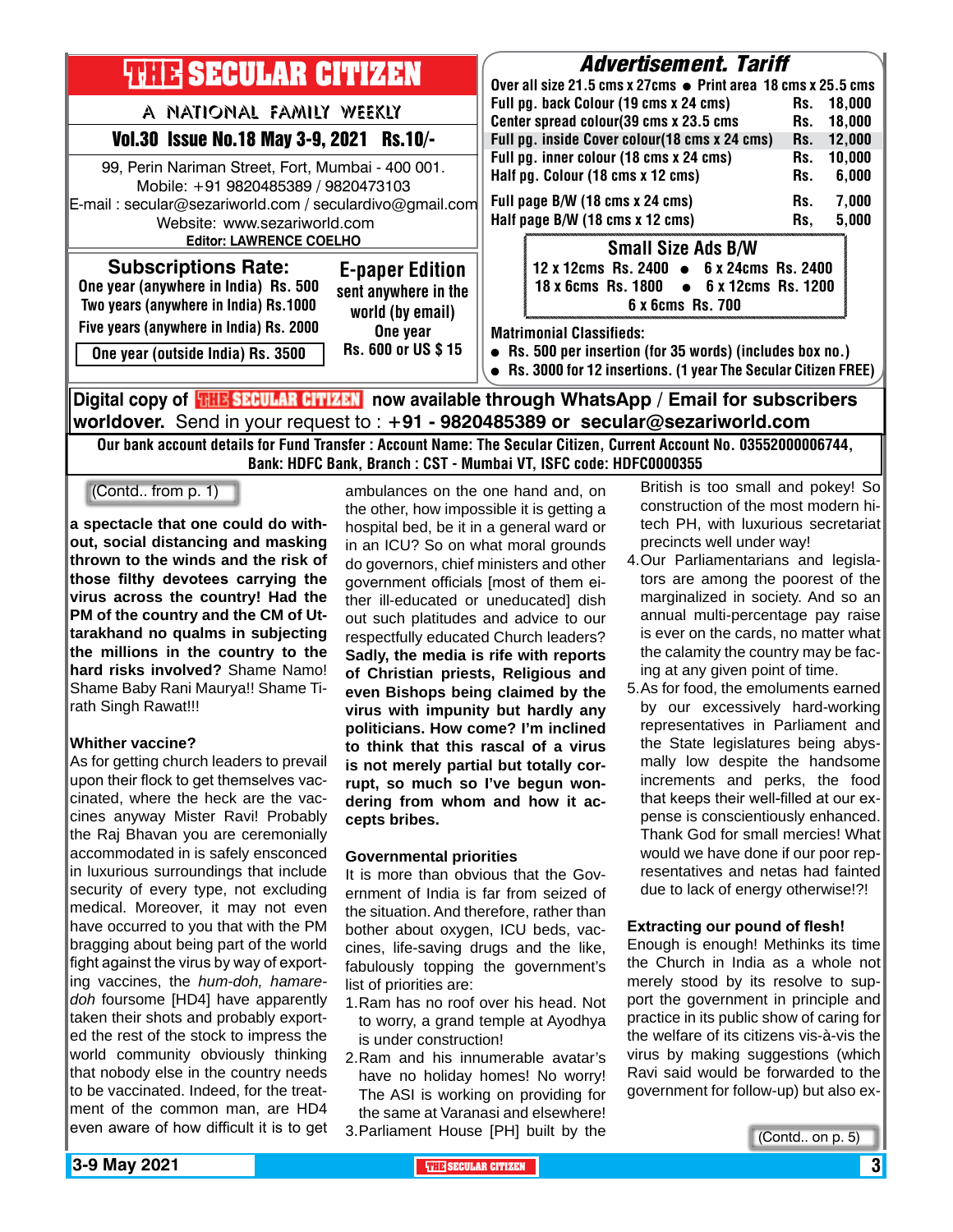## **Beyond a Point, Bluster Does Not Work**

#### *by Don Aguiar*

The most important thing to over-<br>
come in the Current situation<br>
is Fear, even if Covid-19 does<br>
not get us, Fear will & the only way come in the Current situation is Fear, even if Covid-19 does to trick fear is to keep a Happy Mind. Stop discussing the nail biting numbers and exchange kind words, good food & jokes. We don't only need to be happy at building parties over a glass of Scotch or Wine. Life is limited so indulge yourself with happiness as we can't do anything about our worldly worries but yes we can live to our fullest without much wants & concentrate only on our needs specially our need for Mental Health, but with the current situation and with gossip and news from the TV and Whatsapp university it makes it difficult to overcome this fear.

**We've been conditioned to think that only politicians can solve our problems. But at some point, maybe we will wake-up and recognise that it was the politicians who created the problems as the administrative listlessness of the government can be seen in its inability to take stern measures even in the face of the second wave.** Why else would have permission been given to the Kumbh Mela celebrations at Haridwar, where some 40 lakh sadhus and devotees took the plunge in the long-suffering Ganga? All norms of social distancing or masks were thrown to the wind, even as our netas smiled at the devotion of what they assume is their "vote-bank". Hinduism certainly does not sanction this abdication from duty.

There is a picture from World War II, of a soldier carrying a donkey. It is not that the soldier loves donkeys or has some sort of perversion. What's happening is that the field is mined and that if the donkey was free to wonder as it pleased, it would likely detonate a charge and kill everyone.

The moral of the story is that during difficult times the first ones you have to keep under control are the jackasses who don't understand the danger and do as they please.

**A similar Covid-19 handling situation presently exists in India with the Kumbh Mela participants free to do as their worship requires without the soldier (the Modi government) failing to keep the pilgrims in control resulting in the infections skyrocketing because the government isn't willing to anger Hindus, who are the party's biggest supporters.**

The same lackadaisical approach holds true for the government's defence of political rallies in the ongoing state Assembly elections. By holding mass meetings in a pandemic, politicians are demonstrating their disregard for both voters and democracy. Both leaders and the crowds they want so desperately to get seem to believe that Covid-19 does not exist. **The Prime Minister lectures to the nation about "do gaz ki doori" and "mask hai zaroori", but when it comes to electioneering all such advice is thrown out of the window. If you are in the hot seat you have to set the benchmark for Covid-19 appropriate behaviour and uphold it through your actions.**

The time has come to call a spade a spade. And, this spade is about the government's spectacular unpreparedness in anticipating the second wave of the pandemic, and the woeful absence of strategy and planning to cope with it. It is not as if the unexpected happened. Global experience shows that a second wave — more vicious and infectious than the first — was to be expected. A responsible government, not lulled into complacency by its own propaganda of how well it had handled the pandemic,

would have — beyond dramatic gestures — diligently prepared for it. The truth is that the government did not.

The government hypocrisy and double standards are very evident in this. Schools, colleges are closed. Night curfew is on. Shops are open only for few hours but the Hindu religious fair in Haridwar must go on. The Uttarakhand government has also aerially showered flower petals on the pilgrims.

**Amid concerns the Kumbh Mela festival could turn into a super spreader event, Uttarakhand state's chief minister, Tirath Singh Rawat, last week said, "The faith in God will overcome the fear of the virus."**

Health experts had appealed for the festival to be cancelled, but the government went ahead saying safety rules would be followed. There are concerns that pilgrims could get infected and then take the virus back to their cities and villages in other parts of the country.

It also seems to show either the state's complicity or ineptness when it comes to handling of mob pressure and the government's suggestion that they weren't able to control festival goers wasn't true. Photographs showed large crowds gathering to bathe in the Ganges, with police powerless to enforce social distancing measures.

The Kumbh Mela, which runs through April, comes during India's worst surge in new infections since the pandemic began, with a seven-day rolling average of more than 130,000 new cases per day.

This milestone came as thousands of Hindu devotees, many of them mask less, gathered at the city of Haridwar on the banks of the River Ganges to

(Contd.. on p. 14)

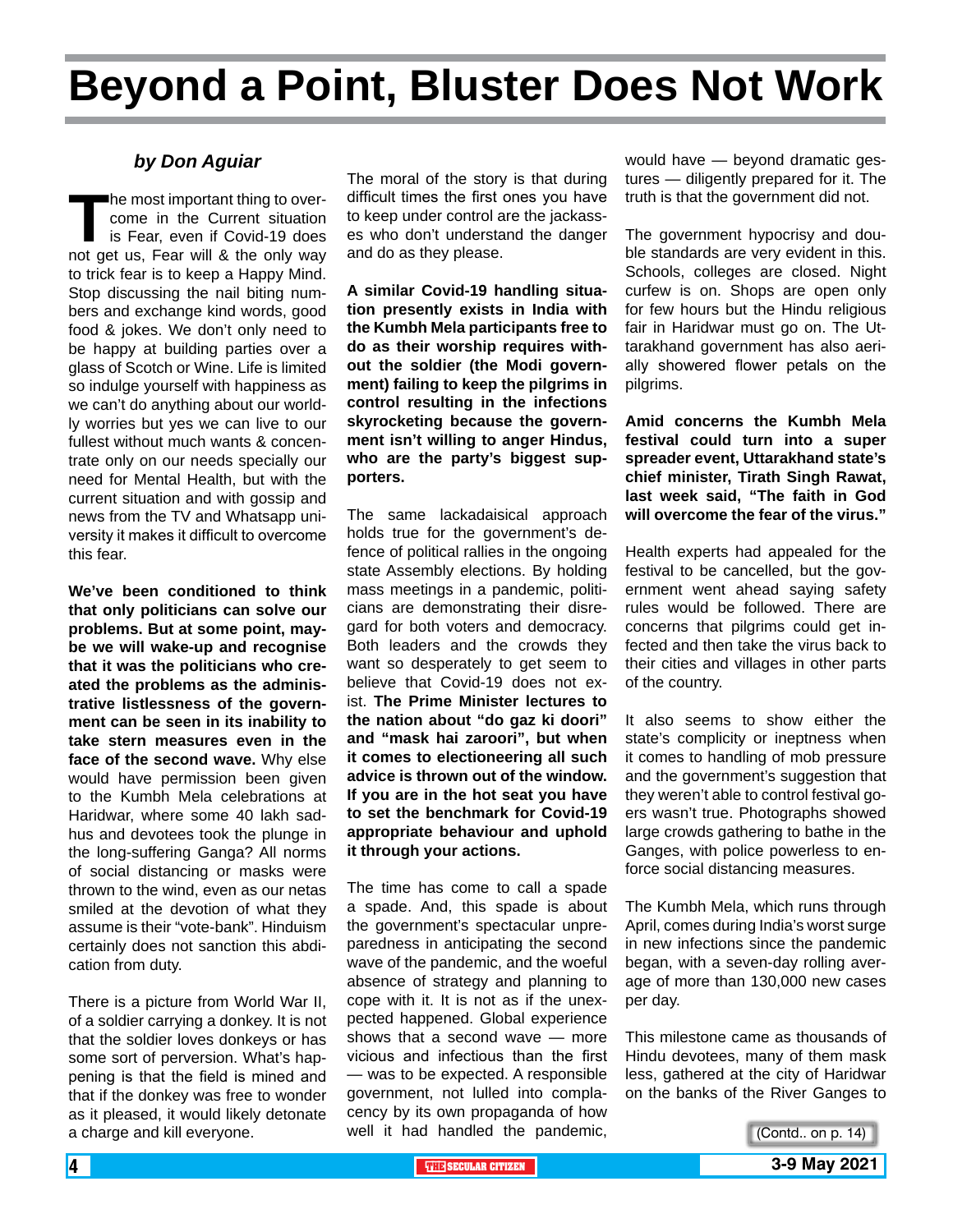

### **Shame on the U.P. government**

When festivals of other religions are not allowed to take place in the country because of the Covid-19 situation, how come the Uttar Pradesh government allowed the Kumbh Mela to take place this year with over a lakh seers and sanyasis in Haridwar? The U.P. government is answerable for this and he should be punished

> *—Jubel D'Cruz, Dombivili, Mumbai*

### **On doublemasking**

 It is more than certain now that the present spurt in the number of Covid positive cases and deaths in the country is because of Covid-19 in its new avatar, as a 'double mutatnt ' strain, that is wreaking havoc and infecting and killing even youngsters and babies in its virulent form and speed of transmission. Probably it is time to rename the virus as Covid-20, instead of Covid- 19. Secondly, medical experts are now beginning to doubt the efficacy of wearing a single mask, given the airborne and dangerous nature of the new strain. Even the surgical N-95 mask is now found to be only 35% effective in offering the wearer protection. Doublemasking on the other hand, offers around 80% protection, leaving the user still at a risk of 20% , besides being more suffocated. Vaccinations are also not the panacea against the new mutant strains. What next is therefore the million dollar question. From here to eternity, I guess.

*— A. F. Nazareth, Alto Porvorim, Goa* 

### **Vaccines must be free for all**

The health ministry's Covid vaccination policy of setting aside 50% of doses produced in the country for private hospitals and states from May 1,will hit the poor masses severely. Already there is shortage of vaccines in many parts of the country, including Mumbai and this move will make it even more difficult for the poor to get access to the vaccine. Moreover, if private hospitals are allowed to purchase the vaccine on their own , the possibility of corrupt practices will increase--- at least in some hospitals. People will be willing to pay a premium, as usual ,for jumping the queue.

India is a poor country. If you keep out the top 1% of population (who own half of the total wealth), our country is really very poor. I am of the opinion that the vaccine must be free for all, except for the top 1% of the population. The govt needs money to fund this project. The rich must help.These wealthy folks are now reportedly flying to Dubai by their own or chartered jets to get vaccinated there, as Dubai allows vaccination to those who have residency visas. Apparently they have a predeliction for the Pfizer vaccine . They think nothing of spending tens of thousands of dollars for the trip for a vaccine costing about \$15. These are the rich Indians who holiday in the Maldives and other such exotic locales. They own properties in various countries. I also believe that they are good humans and will not mind paying back to the nation and the people who helped make them rich. I suggest that these folks be encouraged to

### **Subscribers Kindly Note:**

The Second wave of Covid19 is now fast spreading in India. Govt. may declare a second nationwide Lockdown if things go out of control. In such a circumstances if we are unable to bring out print edition of The Secular Citizen, our digital edition will be available to our readers during lockdown period. We request our subscribers to provide us your Email address or WhatsApp no. so that you will not miss our issues. Our email address : secular@sezariworld.com and WhatsApp: 9820485389.

—Editor

take the vaccine (Pfizer or any other which may be imported) at some top end hospitals in India for a donation card of Rs 50,000 per head . I'm confident that they will willingly agree.

 Incidentally this 1% of population translates into 13 millions people including family members. This , incidentally is more than the population of Greece , Portugal or Belgium! The revenue generated will be around Rs 65,000 cr ,enough to vaccinate all people in the country free of cost.

> *—Prof Robert Castellino, Mumbai.*

#### (Contd.. from p. 3)

tracted certain rightful benefits like allowing the numbers permitted to participate in church services to be proportionate to the size and seating capacity of each given church structure rather than a blanket limit at 50. Besides, the Church must also use the "moral and spiritual authority" referred to by Governor Ravi, to pull up any government in the country (including the central government) found violating any COVID related norm or regulation. If that does not bring in results, nothing will! And if I may dare say so, the time to strike is now! Perhaps the Church in India needs to get on the offensive, even if that means courting arrests – Amen!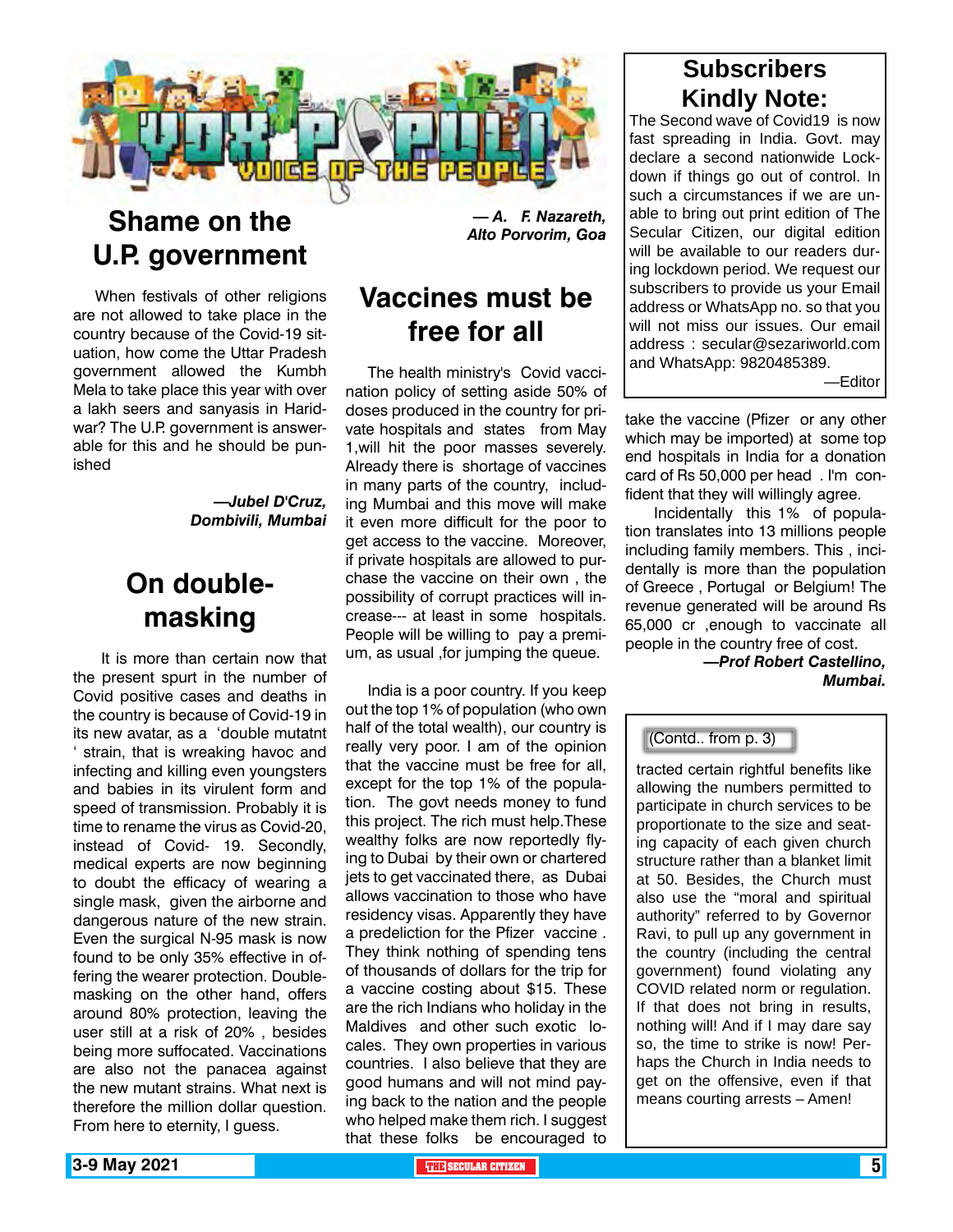## **No Respite From A Tsunami Called Covid-19**

mid reports of the alarming<br>
spread of the disease and<br>
running out of beds and ventilators, spread of the disease and dedicated COVID care centers the startling news that India's daily rise in cases outnumbers US-Brazil total is yet to be understood for it incisiveness.

With India overtaking Brazil as the second worst-hit country from COV-ID-19, the abject failure of the government in handling the pandemic as it assumes unmanageable proportions is starkly evident.

The problem with India has always been that politics in the country has got the better of any situation, no matter what its enormity.

With India as one of the major 'exporters' of the vaccine to poor countries, it comes as a surprise that the accusations against, and denials by the government, over the shortage of the vaccine is grabbing headlines now!

But why is India floundering in its 'COVID-Combat'!

The view that 'the capacity of a state and the degree of economic inequality among its residents will determine how successful it is in coping effectively with a pandemic like COVID-19' therefore attains greater significance.

This disparity quite obviously undermines people's compliance with epidemic containment policies of the country such as social distancing and staying at home. The government ought to have envisaged ways to manage the pandemic from that perspective.

One can well understand the reticence shown by those from the weaker economic strata of the society in defying the safety protocols put in place by the administration - they have to go

out and work!

While showing concerns for the lives and livelihood of its citizens, mere rhetoric by its leaders will not serve the purpose. Though earning bread and butter is important; in the present situation, saving lives of its citizens in these harrowing times should gain precedence over everything else for the government.

Lockdowns are never an answer and the cascading effect of the one imposed in March last continues to be felt even today. This is amply evident in the government's reactions as well. A lockdown is a very unpleasant option and one that the government will not rush into.



If it is the apprehensions of a failing economy that is compelling the government to open up all vistas of business in the state by easing restrictions to pep-up its revenue generation; the news that amid a massive spike in CO-VID cases across the country,

several key cities are staring at exodus of migrants as new restrictions in some States to contain the pandemic have stoked fears that they will be left jobless again.

Similar sentiments will no doubt echo in Goa as well and have its own repercussions. Can Goa afford such a situation!

But it is amazing that despite CO-VID fear, the government has had no qualms in permitting public gatherings and allowing the staging of special events which have been appealing to the people of the country for centuries now.

It is all the more consternating to have many of the participants not adhering to COVID safety norms at the venues. Amid the viral backlash, has the government got its priorities mixed-up!

It is a wonder that even after a year of its overwhelming global presence, people have failed to take the threat of COVID-19 seriously.

In any case, rather than feel stunned by the rising number of cases, it is time the nation realized that it is well and truly in the grips of the second wave of COVID-19.

Besides sportsmen and other celebrities, ministers and top bureaucrats are testing positive for coronavirus.

As the demand for Remdsivir surges in view of increasing cases of infection from across the country, Modi-sarkar has fast-tracked seven companies' applications to manufacture the critical anti-viral drug in order to ensure its smooth availability.

Night curfews and partial lockdowns are being imposed in many parts of the country as a measure to control the rampaging virus.

Amid rising COVID concerns, the Centre has announced the cancellation of CBSE Board exams for class 10 and deferred class 12 exams both scheduled for May-June.

Yet, the scenario where lakhs of devotees have been taking a holy dip in the Ganga on the occasion of Kumbh Mela flouting COVID norms despite the best efforts by the government to ensure wearing of masks and social distancing, is sending across wrong signals.

Considering the graveness of the situation, it is however ironic that while the government has no compunctions about canceling Board examinations, elections in the country have seemingly got out of the ambit of cancelations and postponements!

With half the phases in the Bengal

(Contd.. on p. 7)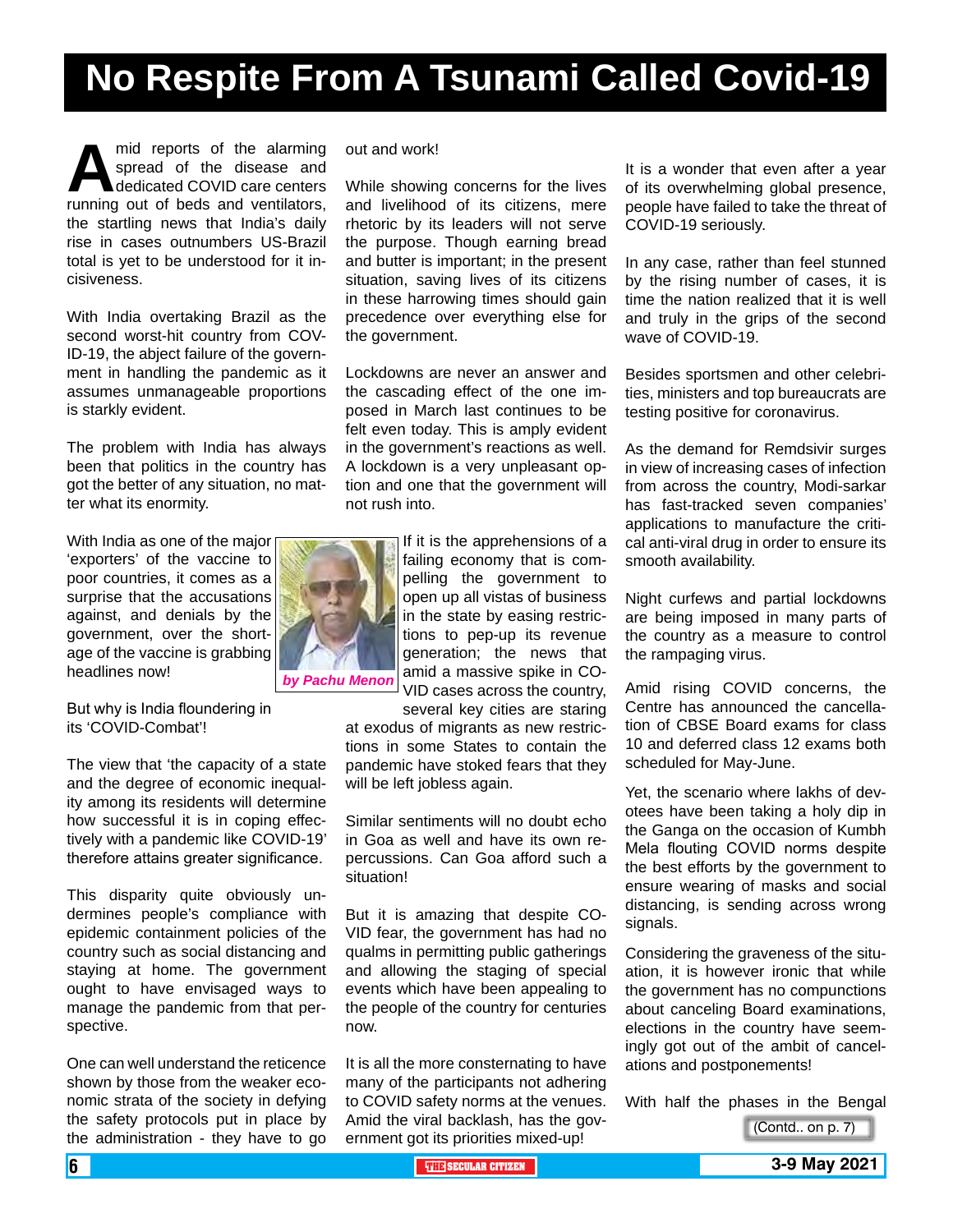polls remaining, the opinion that the virus management measures appear to be missing on the ground needs to be given due consideration.

The countrymen are by and large consumed by a sensation of apprehension with a chilling feeling of horror at the government's ineffectiveness at decisively managing the pandemic which has come a full circle after having been controlled initially to an appreciable level.

These fears have magnified all the more with the dismal disregard shown by various state governments against clamping down on mass public events and gatherings.

Crowded situations are inherently disaster-prone. While a proactive, contingency approach to crowd control and management when it comes to stonewalling the widely contagious virus is a remedy to the problem, the complete disregard shown for observing the basic safety precautions is indeed perplexing!

In the meanwhile, Goa trudges the solitary path of indifference even as the whopping count of new infections set alarm bells ringing among the medical fraternity and the state government's COVID-19 response think-tank!

Wearing masks, social distancing and washing hands frequently appear to be compulsions that the masses are not willing to oblige the administration with.

But is it any different in other countries!

While admitting that governments across the world, without exception, need to show urgency on the matter, a certain amount of sloppiness in disrupting the transmission of the rampaging virus continues to cause miseries all around.

As a global phenomenon which has had multidimensional effects, COV-ID-19 demands a sustained effort by world governments to bring it under control.

 $\bullet$ 

### **Contd.. from p. 6) Reaction to new CORONA Crisis**

**The national**<br>
anguish<br>
over the gi-<br>
ant second wave a n g u i s h over the giof the COVID-19 pandemic, amid widespread reports of fudging infection figures and deaths rooted

in government complacency and public recklessness, has exploded beyond control perhaps. The second surge of COVID infections in India accounted for 38% of the cases reported worldwide last week, amid a severe shortage of medicines, vaccines and oxygen supplies that the government has been generously exporting despite criticism and has precipitated a holocaust here.

"The country has been too complacent and relaxed, after the first surge ended in 2020. Now we are paying the price for that negligence," Archbishop Prakash Mallavarapu, chairman of the Healthcare Commission of the Catholic Bishops' Conference of India (CBCI), says. However, it is noted that the Churches following the Govt and medical advice has been lackadaisical and negligent too. The various feasts celebrated and rituals organised inside churches and in open spaces have turned a nelson's eye to basic SOP norms - not to speak of the number and size of retreats, rituals, weddings, funerals, ordinations, final vows, Sunday masses, daily masses and cultural events too. So, blaming others of poor administration is meaningless and uncharitable to say the least. When pointing a finger at others surely more are pointed at us. Huge gatherings for ritual prayers and ceremonies in church groups and religious melaas are not the solution.

The infections soon started rising sharply, with the daily count high on April 1; in less than three weeks, it has spiked to more than 314,000 cases on April 21— the highest one-day national tally recorded anywhere since the pandemic began last year. And on April 20, the government's conservative count of daily deaths crossed the 2,000 mark for the first time. As this COVID-19 "tsunami" lashes across the nation, a chorus of protest

has erupted from opposition parties, social-action networks and the media, challenging the government's lack of

foresight. One of the most prominent accuses the government of "floundering" in the face of the giant surge in cases. Another account accuses the Indian government of indulging in "vaccine diplomacy" by exporting more than 60 million COVID vaccines to 84 countries at the cost of Indian citizens while the country's own vaccination centers are crippled by vaccine shortages.

With infections rising meteorically, hospitals are packed to capacity, beds are seriously short with malpractices rampant and fatal shortages of oxygen to save the lives of critically ill COVID patients. And similarly too the situation with vaccines, media reports indicate the government allowed escalating exports of oxygen despite the domestic shortages. Meanwhile, 22 COVID patients died April 21 following an oxygen leak at Nasik in western Maharashtra state. Fires in hospitals with high death rate in several hospitals are strange. Today the situation is horrific.

 Knowledgeable sources state that many are dying due to lack of medical infrastructure. Necessary medical supplies are unavailable. Ambulances do not come on time. There are huge lines of ambulances in the crematoriums waiting for the corpses to be cremated. Among over two dozen Christians who have died of COVID in Gujarat were six Jesuits, who died on one day alone. A week earlier, another eminent Jesuit, Father Varghese Paul, former president of the Indian Catholic Press Association and mentor of dozens of writers in Gujarat, also died of COVID. It is said in "Job 11:18 And you will feel secure, because there is hope; you will look around and take your rest in security', only God can help all.

- *Compiled : Ivan Saldanha-Shet.*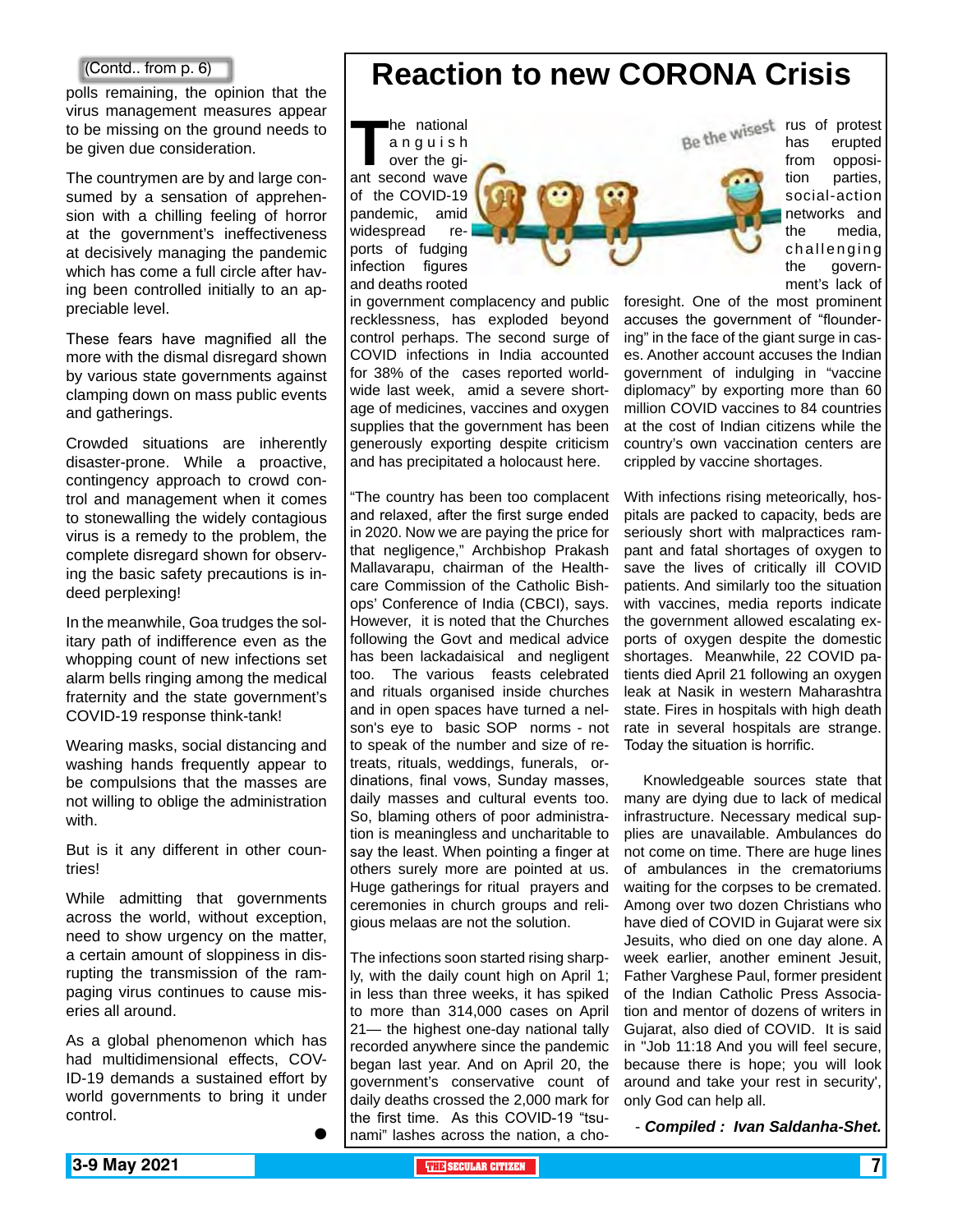# **The Turning Point**

t times life throws us a challenge.<br>We follow our our usual set daily<br>routine to include time for work,<br>studies.fun. play and prayer. Everything We follow our our usual set daily routine to include time for work, studies,fun, play and prayer. Everything

seems honky dory. And then out of the blue a life changing incident occurs –an accident, the sudden demise of someone close to us, an unexpected failure, a worldwide pandemic. Our usual road is blocked. We have reached a pivotal point in our lives. There are other roads to follow and it

depends on us which road we choose.

St. Ignatius of Loyola (born 23.10.1491, died 31.7.1556) was a Spanish Catholic nobleman. He is remembered as the founder of the Jesuit order of priests and for his book on Spiritual Exercises for he felt that just as a person exercises his body, he is also in need of spiritual exercises as well.The Jesuits have made tremendous strides in the field of education, among others. This foray into the field of education was started by Ignatius himself. But Ignatius had not planned to become a priest. His first choice of profession was that of a soldier. The Battle of Pamplona in May 1521 was the pivotal point in his life when a cannon-

## Subscriptions for **RENEW SECULAR CITIZEN**<br>Renewal as well as New, can be

sent through Bank Fund Transfer to any one of the following banks:

Bank: HDFC Bank Branch : CST - Mumbai VT Account Name: The Secular Citizen Current Account No. 03552000006744 ISFC code: HDFC0000355 or Bank: Citizen Credit Co-op Bank Ltd., Branch : Colaba, Mumbai Account Name: The Secular Citizen CurentAccountNo. 2090031000000489 ISFC code: CCBL0209003

Please inform us through email: secular@sezariworld.com or through phone: 9820485389 after transferring the same.

ball shattered his right leg. He had to undergo a series of operations and as he lay recuperating in his father's castle, he kept on reading and reflecting on the

*by Monica* 

*Fernandes*

religious books that were his sole reading matter. He could have spent his life wallowing in self pity but these books changed his entire perspective on life.

On June 7, 1893, a young Indian lawyer, Mohandas Karamchand Gandhi (later known as the Mahatma or 'great soul') was forcibly

evicted from a Whites only carriage on a train in South Africa. Till then he was a regular brown sahib. But this eviction was a watershed moment in his life. He began to lead protests against segregation via a passive resistance movement called Satyagraha which means 'force which is born of truth and love and non-violence'. The Mahatma drew a lot of inspiration from the bible and would often quote, from Mathew 5: 39, 'Love your enemies, do good to those who hate you. Bless those who curse you and pray for those who treat you badly. To the one who strikes you on the cheek, turn the other cheek; to the one who takes your coat, give also your shirt.' The father of our nation went on to galvanise an entire country to shed the oppressive shackles of colonialism through non-violent methods. Amazing! An entire nation had reached a turning point. He was the inspiration for other leaders such as Nelson Mandela and Martin Luther King. If the Mahatma had chosen to just grumble about injustice and not act after that fateful day in South Africa, the entire history of our nation may have been different.

We have all heard motivational speakers whose lives took an about turn after a major operation or a serious accident. One such iconic lady is Arjuna awardee Deepa Malik. She became a paraplegic at the tender age of 29. This lady with a fighting spirit is proud of her military background as both her father and husband are army men. On September 12, 2016 at the age of 45, Deepa made her country proud by becoming the first Indian woman athlete of win a medal at the Para Olympics.

Some of you, dear readers, may be facing roadblocks in your lives. At the end of the day, it is not what happens in your life that matters, but how you react to it. Following the footsteps of his father and older brother, young Anurag was bent on joining the Indian Institute of Technology. He prepared hard for the entrance exams but disaster struck on the day before the exams when he was hospitalized with a serious infection. Not one to quit, Anurag decided to try his luck the next year but had a bad fall and landed up with a fractured hand and, as luck would have it, his left hand with which he wrote. Anurag was very despondent but his mother, who is a teacher, pointed out to him that there are many roads to success. Anurag went on to study at the London School of Economics. Today he is happy and successful in his career.

But a traumatic event has not always been the turning point. Gautama Buddha was Prince Siddhartha from the Shakya clan. His father protected him from being exposed to sickness and disease. It was during chariot ride outside the palace that the young prince first beheld suffering and death when he saw an old man, a diseased man and a decaying corpse. After years of meditation, he began preaching the eightfold middle path between extreme sensual indulgence and severe mortification.

Mother Teresa joined the Loretta order of nuns as a teacher. She witnessed two very traumatic events – the Bengal famine of 1943 and the bloodshed before the partition of India. She also saw poverty and suffering on the streets of Calcutta. This prompted her to start the Missionaries of Charity so that the poorest of poor could live and die in dignity.

A twist in fate could happen to anyone. The death of the main bread winner of the family, a failure in exams, loss of a job, an accident or sickness, being jilted and last but not least, the strain of living during a pandemic – these are some of the challenges being faced. But do not despair for there is always a way forward.

How do we condition ourselves to find another road during a roadblock in our lives?

• We all have ups and downs in our lives but some of us seem to have more downs. Let us not waste pre-

(Contd.. on p. 9)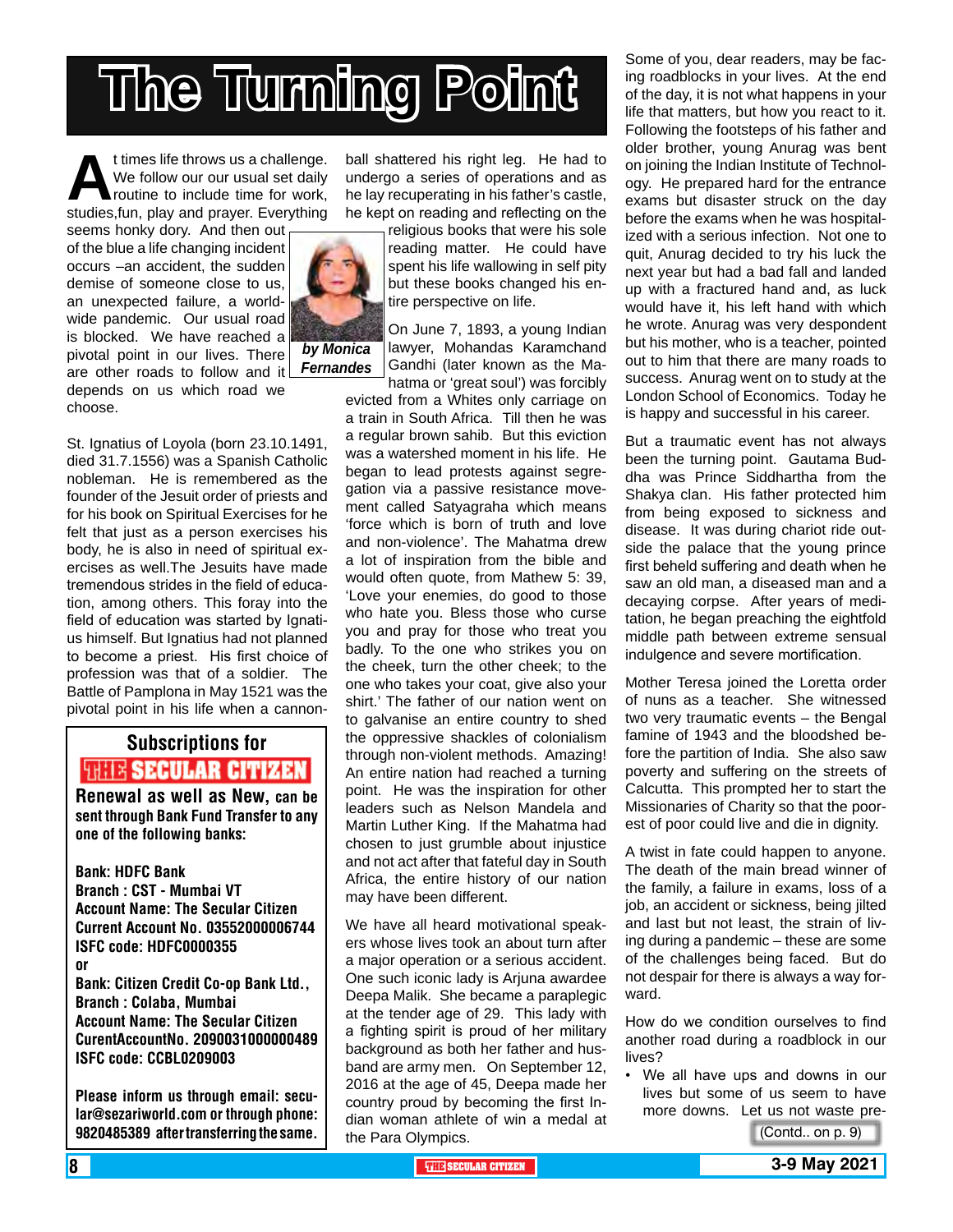## **Go Tell Them, I Am Alive!**

Once again there is lockdown imposed. Churches are closed. The faithful are not allowed to gather together for divine worship. Roads are deserted. We priests of the Parish concelebrate the Mass with the Sisters, behind the closed doors at 7 o'clock in the morn-

#### (Contd.. from p. 8)

- cious time bemoaning our fate. Nor should we compare ourselves adversely with others, envying them for being luckier than us. Negativity and seeking sympathy results in us being blind to other alternatives.
- Develop our Spiritual Quotient. We could read the precepts and lives of great spiritual leaders and sages. The parables of Jesus Christ all have a message to strengthen us mentally. Spend some time in prayer. Through personal experience during difficult times, I believe this approach helps.
- Reach out to others. This approach makes us less likely to think that nobody has seen the troubles we have seen.
- We should not neglect our physical wellbeing and make time for yoga, walking and exercise.
- Surround ourselves with positive people who truly care for us. Who are our friends? Can you rely on them in good times and in bad?
- We should not hesitate to seek advice and help from those wiser than us. There is no loss of ego in seeking help.
- Be proactive. You may have lost your job due to the pandemic. Is it possible to attend on line courses to hone your skills? If your particular job profile is no longer of relevance in the current scenario, is it possible to change your line entirely, considering your strengths and talents?
- Above all, we must believe that we are made of sterner stuff and we SHALL overcome. In the words of Swami Vivekananda, "faith in ourselves and faith in God- this is the secret of greatness", "All power is within you; you can do anything and everything."

ing. I miss the company of parishioners. After the Mass I take a short walk on a lane in the vicinity of our Nambhat Church to share the joy of the Eucharist. Of course I go in cassock. All my life I have rejected cassock in the name of inculturation; but now it serves me to be a sign of God in the multi-religious world afflicted by Corona! Keeping the safe distance I just say, "Hi, Hello' to those who pass by on the road or those who are peeping out of their win-

dows or front doors. One such woman who was calling me out from her house, exclaimed, "Father, I am reminded of Jesus! His frightened disciples were hiding in a closed room. Jesus appeared to them and said, 'Peace be with you!' So **Fr. Michael G.** you appear on our road. May we be filled with the presence of the resurrected Christ!"

I exclaimed, "Praise the Lord! He is alive!"

On another day I met on the road a man who was collecting plastic from dustbins. He was clad in dirty rags. I greeted him, *"Namaskar! Aapki diname kitanee kamaaii hotii hai* (How much do you earn per day?)" Seeing me in cassock he honestly confessed, "400 rupees per day." I said to him, "God bless you! Yaha aapki sachchi kamaai hai! You are working honestly. Take this little gift from me." And I handed him over just a hundred rupee note! Too little, no? I am still very stingy! God forgive me!

There is a poor man, struggling to rebuild his house. That morning he was watering the walls. I congratulated him, "Nice to see your house coming up!" And he responded, "Yes, it is because Mother Theresa is overlooking my construction work." My face conveyed to him that I was puzzled. He pointed out a huge picture of Mother Theresa installed by his neighbour at the top of his bungalow! I blessed him, "Vah vah! May she help you to complete the good work. Do not forget to call me for the *Vasushaanti*  (Home blessing)!"

There is a fisherwoman who sits at the corner of our church gate to sell fish, very regularly. I asked her, "Are you not afraid of Corona?" And she said, "Why to be afraid? Mauli is there!" I replied,



*Vasai*

"You are a woman of great faith! You deserve to sit at the gate of the church and do your business! God bless you and your family!" Her customers standing by got the message of resurrected Jesus: "Fear not of Covid-19! I am with you!"

In one of such lanes I met our Nagar-sevak with his social workers. "Get into your houses, you rascals and be safe!" And they answered we were out to take one patient to the hospital." "great great friends, may God protect you from all evil!" It cost me nothing to bless them raising my hand in cassock!

The other day a family obliged me to come in the house and have a cup of tea. I gave in to the pressure (Please do not reveal this to my Parish priest!). I went in the house, chatted with them and had a nice cup of milk with turmeric seeds *(Oli hallad)* obtained from their own Wadi (Garden)! As I was leaving, the Father of the family said, "Thank you, Father; but do not move out too much!" And I said, "In case tomorrow if I die, tell the people that Father had just yesterday visited our house. He was so hale and hearty! What happened?"

The mother said, "Father, don't talk of death so lightly!"

I replied, "Why not? I am 79 now. For me death and life are the same, life in Jesus Christ!" Am I boasting? So did Jesus when he said,

**HE IS ALIVE! HALLELUJAH !!**

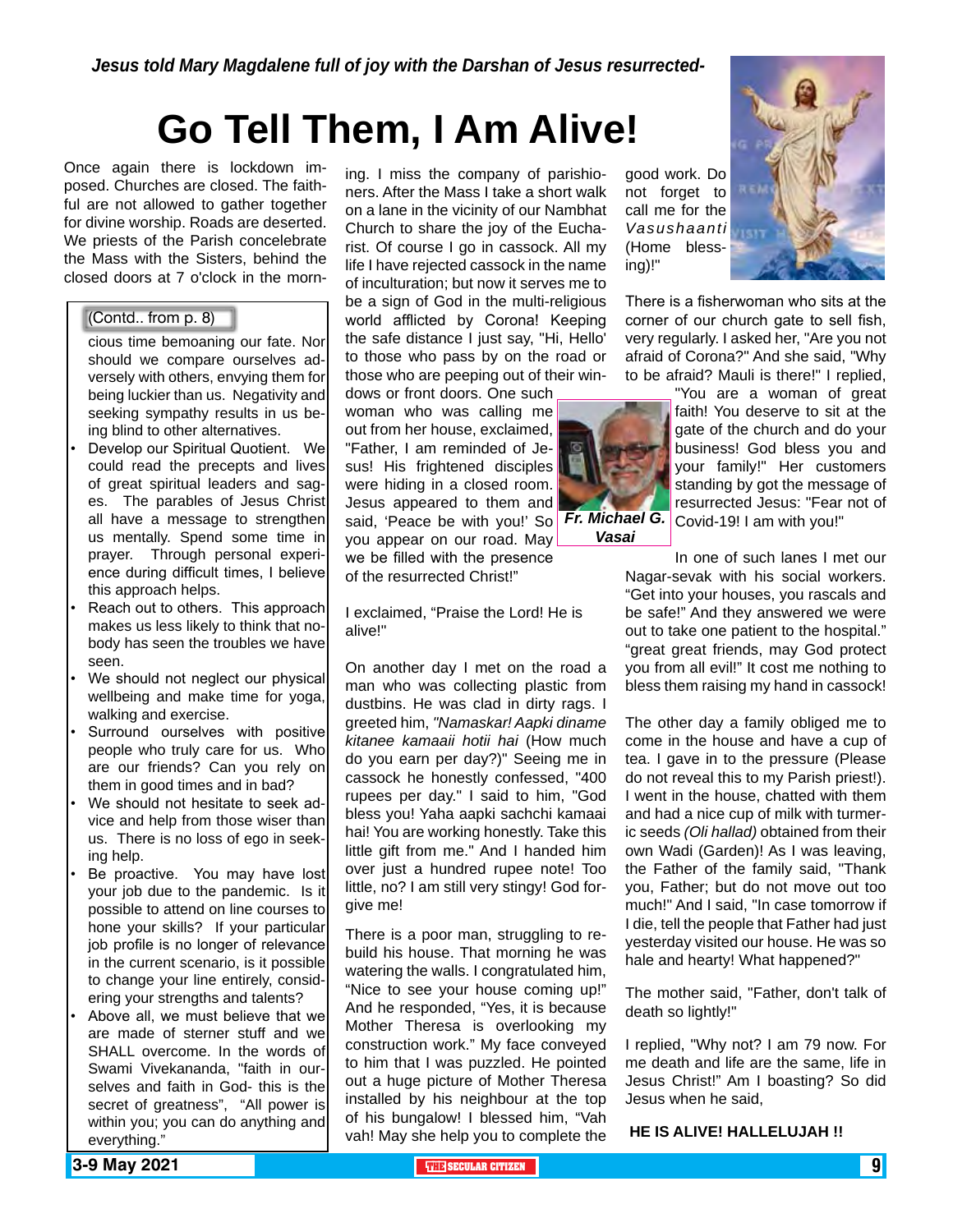## **Election Commission to Rise to 'Sheshan' Standards!**

**The 'High Court of Calcutta', I am<br>sure, caught the attention of the<br>entire country, and even much<br>bevond. on 22 April 2021, for having** sure, caught the attention of the entire country, and even much beyond, on 22 April 2021, for having given a 'slap on the wrist' of Election Commission of India, as regards its failure in the 'enforcement of corona health safety norms' during the ongoing process of West Bengal Assembly elections.

In response to the public interest litigations (PILs) concerning the matter above, a Division Bench presided over by Chief Justice T. B. N. Radhakrishnan sharply affirmed that the 'issuance of circulars and holding meetings

on corona safety' were not enough. Further on, the Chief Justice ordered an 'affidavit by the ECI' on steps taken to enforce the norms.

The PILs brought to the attention of the court that 'people participating in the ongoing election campaigns were not

holding on to the corona norms' and articulated its anxiety that the same might cause an upshot in the corona cases in West Bengal, especially in the wake of the second wave of the pandemic that is finding its way in the whole country.

The displeasure of the court was grounded in the fact that the ECI and its officers on duty in West Bengal have not proved their commitment to their duties by enforcing their own circulars. The court cautioned that ECI officers that responsibly managing its guidelines to the ground is equally important to showing the route map and protocol for the related quarters.

Obviously, the implication of the verdict of the court is that stringent measures have to be taken against persons who

fail, neglect or refuse to obey corona protocols, may they be political leaders from any party and on any level, as campaigners, organizers and participating masses, including officers and facilitators.

It has been too appalling to observe that in all the five states where election has been conducted, rules and protocols, for the most part, were ignored. In this regard, the situation of West Bengal was highly conspicuous in relation to the high voltage violation of all logic, sense and sensitivity, along with severe defiance of the protocol regulations.



sees the home minister and prime minister of the country also, along with many other important central ministers and party leaders, involved

in the process of violating the corona protocols and thus contributing to the danger of the explosion of the pandemic, who knows how many times.

One can very well understand the sad predicament of the Election Commission of India, which finds itself bereft of its ethical fibre and backbone at the topsy-turvy of affairs in the country. But, to forget that ECI is a Constitutional institution and that it is the most powerful body when it a question of conducting elections and to reduce it to a mere 'parrot' or a 'mouse', I believe, is nothing less than a crime against the very Constitution of India and its people.

It is such a time when one would remember with reverential sentiments T. N. Sheshan, who was at the helm of affairs at the 10th Election Commission of India from 1990 to 1996. He knew his routine powers, like giving recognition to the parties, allowing them symbols, limiting poll expenses, preparing electoral rolls, updating voter's list, and the like. He could only be removed by the president of India, backed by two-thirds of the Lok Sabha and Rajya Sabha, on the grounds of proved misbehavior or incapacity.

Mr Sheshan is indeed a synonym for 'electoral reforms', mainly by way of 'model code of conduct'. He made sure that the parties and candidates take it seriously. He cleaned up the electoral system. Elector's photo identity card was one of the related measures, too. He made sure that the respective party cleans up the posters they have used for their propaganda. He demonstrated to the outside world that his post was no pushover.

Until Mr Sheshan hardly anyone knew that there was an Election Commission of India and that it had some clear-cut and decisive powers. He assumed his office and understood his powers in the light of the Constitution and for the welfare of the country. He did exercise his powers and the result was acclaimed by one and all, not only in the country but world over, as well.

Being born in Kerala, being an alumnus of madras Christian College, being an IAS officer, doing management course in Harvard University, along with long years of eventful experience at state and central governments, all those milestones stood in good stead for the brilliant job he performed at the Election Commission of India.

Mr Sheshan meant business. 'Discipline' was in his blood. A responsible 'conscience' was his strength. An 'ethical fibre' was his policy. He demand-

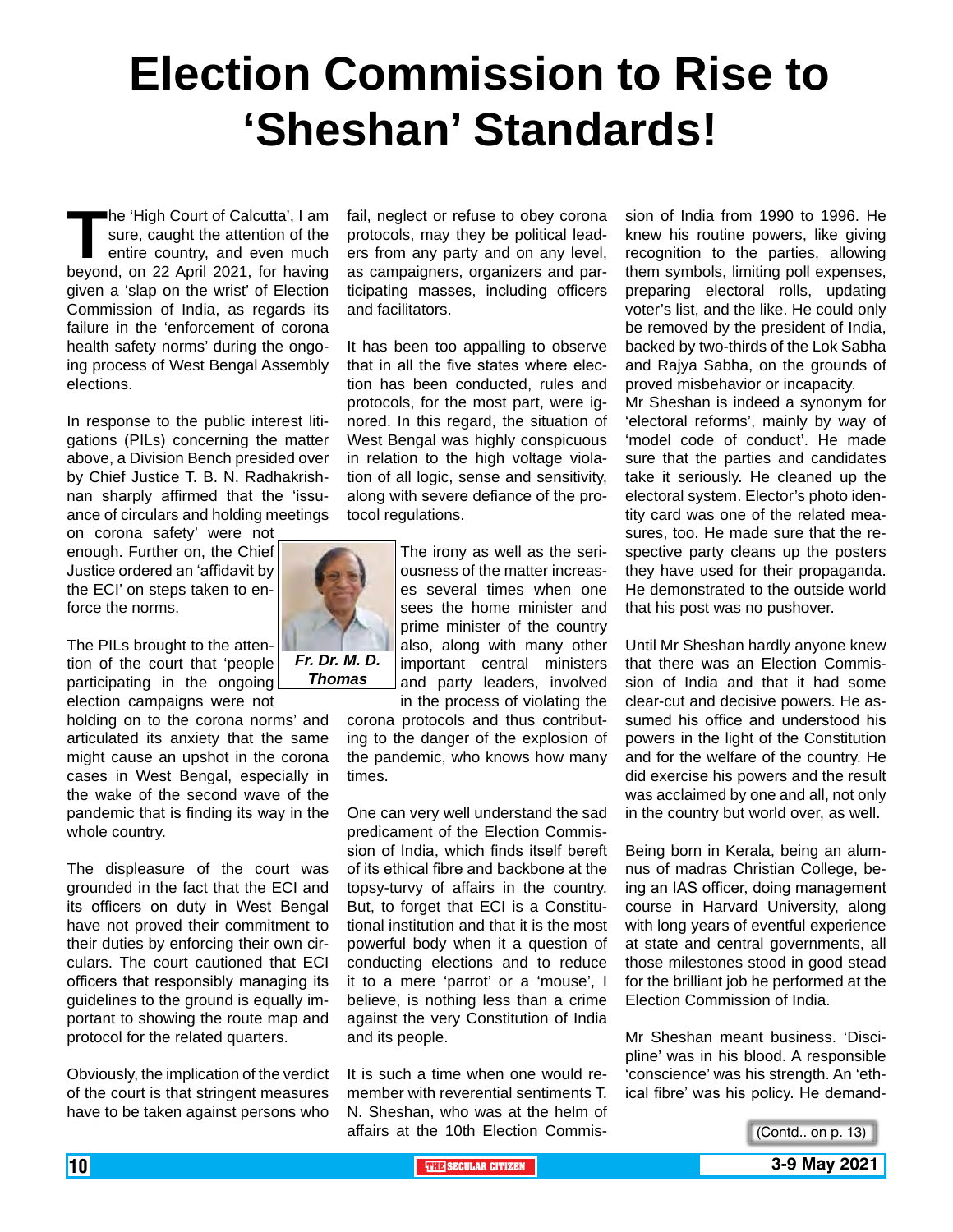## **Matrimonial Proposals**

### **Proposals are invited for**

**28 years Mangalorean spinster C.A., Ht. 5'.6" Wt. 49 kg Fair., Beautiful. well cultured. Affluent society. Belongs to established business family in Maharashtra (REF:MM105)**

*Those interested in this proposal :*

- **e** Registered members of Royal Christian Family can just email us mentioning **REF:MM105** and your registered no.
- Non registered Grooms are requested to upload your profile at our website www.royalchristianfamily.com and contact us on our email: royalchristianfamily@ gmail.com mentioning **REF:MM105** along with your registered ID.

### **Proposals are invited for**

**Mangalorean RC Bachelor, belonging to a highly educated and very affluent family with interests in healthcare, agriculture and many other sectors, Tall, Fair, Handsome, Holding Doctorate, managing the family business in Karnataka State. (REF:MM104)**

*Those interested in this proposal :*

- Registered members of Royal Christian Family can just email us mentioning **REF:MM104** and your registered no.
- Non registered brides are requested to upload your profile at our website www.royalchristianfamily.com and contact us on our email: royalchristianfamily@ gmail.com mentioning **REF:MM104** along with your registered ID.

### **Proposals are invited for**

**40 years Mangalorean bachelor doctor (Ph.D) Ht. 6' Wt. 75 kg Fair., Hadsome. no bad habits. High affluent society well connected. Belongs to highly placed business family in Mumbai (REF:MM103)**

*Those interested in this proposal :*

- Registered members of Royal Christian Family can just email us mentioning **REF:MM103** and your registered no.
- $\bullet$  Non registered brides are requested to upload your profile at our website www.royalchristianfamily.com and contact us on our email: royalchristianfamily@ gmail.com mentioning **REF:MM103** along with your registered ID.

### **Proposals are invited for**

**Vasai based affluent business family R.C. East Indian Spinster, 33, years Ht. 5' 2", very beautiful and pretty. MS General Surgeon, Doctor by profession. (REF:106)**

**Mumbai based now in Dubai Mangalorean Roman Catholic Spinster, 33 years, Ht. 5' 7", Fair Complexion, Edn. BMS, profession: a Senior Merchandiser (REF:107)**

**Mumbai based Mangalorean Roman Catholic Spinster, 29 years, Ht. 5' 4", Wt. 72 kgs, Wheatish Complexion, Edn. B.Com., C.A., Holding a managerial post. (REF:108)** 

*Those interested in this proposal :*

- Registered members of Royal Christian Family can just email us mentioning the respective ref no. and your registered no.
- $\bullet$  Non registered Grooms are requested to upload your profile at our website www.royalchristianfamily.com and contact us on our email: royalchristianfamily@ gmail.com mentioning the respective ref no. along with your registered ID.

## **For all your Printing needs under one roof**

**Books, Folders, Magazines, Office stationary, Leaflets, Handouts, Reports, Cards, Presentations, Religious readings, Designing, Ad designs, Packaging boxes, Cartoons, Exhibition displays, Product Marketing promotional innovations.**

> *Contact:* **The Secular Citizen Tel.: 9820485389**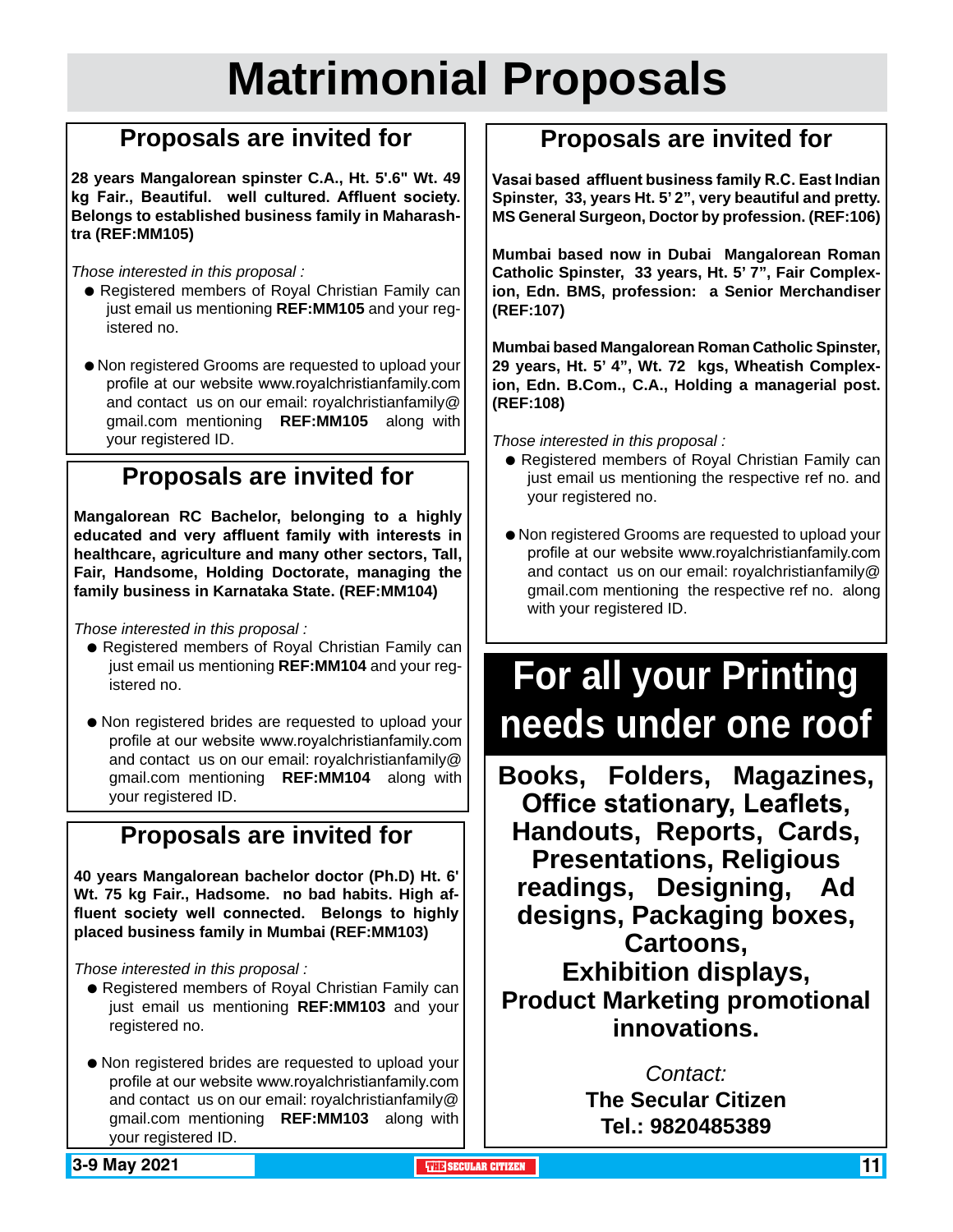Doctor : Your Liver is enlarged

Patient : Does that mean it has space for more whisky ?

(This is called "Positive Thinking" )

Lady to her dietician :- What l am worried about is my height and not my weight.

Doc :- How come???

Lady :- According to my weight, my height should be 7.8 feet...

(Now this is called "Positive Attitude" ) A Man wrote to the bank. "My Cheque was returned with remark 'Insufficient funds'. I want to know whether

it refers to mine or the Bank".

(This is self confidence in its peak ) This one is classic !!

A cockroach's last words to a man who wanted to kill it : "Go ahead and kill me, you coward. You're just jealous because I can scare your wife and you cannot..!!!!"

Always be positive even in difficult situations

#### \*\*\*\*\*

#### *Some beautiful answers and way of thinking of Turkish poet Jalaluddin Rumi....*

#### **What Is Poison ? ? ?**

He Replied With A Beautiful Answer - AnyThing Which Is More Than Our Necessity Is Poison. It May Be Power, Wealth, Hunger, Ego, Greed, Laziness, Love, Ambition, Hate, Or Anything.

#### **What Is Fear ? ? ?**

Non Acceptance Of Uncertainty. If We Accept That Uncertainty, It Becomes *Adventure.*

#### **What Is Envy ? ? ?**

Non Acceptance Of Good In Others. If We Accept That Good, It Becomes *Inspiration.*

#### **What Is Anger ? ? ?**

Non Acceptance Of Things Which Are Beyond Our Control. If We Accept, It Becomes *Tolerance.*

#### **What Is Hatred ? ? ?**

Non Acceptance Of Person As He Is. If We Accept A Person Unconditionally, It Becomes *Love...!!!*

\*\*\*\*\*



Just stumbled upon an old text by **Osho,** unbelievable how exactly he described the situation and somehow comforting...

#### **"***How do I avoid pandemic?"*

This question was asked to OSHO about 40 years ago during the AIDS period!

You're *asking the wrong question* Osho replied, the right question should be:

'"How to avoid the fear of dying caused by the epidemic (pandemic)?"

Because it is very easy to avoid the virus, it is very difficult to avoid the fear in you and in the world.

 "People will die more from this fear than from the epidemic (pandemic)." There is NO virus in this world more dangerous than FEAR.

Understand this fear, otherwise you will become a dead body before your body dies.

It has nothing to do with the virus. The scary atmosphere you feel in these moments is collective madness...

It has happened a thousand times and will continue to happen. And it will continue if you don't understand the psychology of crowds and fear.

You usually keep your fear at bay, but in the moment of collective madness, your consciousness can be completely lost.

You won't even know when you lost control of your fear.

Then fear can make you do anything. In such a situation you can also take your own life or the lives of others. So much will happen in the coming times:

Many people will kill themselves and many people will kill more. Attention, be mindful.

Don't watch news that trigger fear.

Stop talking about the epidemic, repeating the same thing over and over again is like self-hypnosis.

Fear is a kind of self-hypnosis.

This idea will cause chemical changes in the body.

If you repeat the same idea over and over again, a chemical change is triggered that can sometimes be so toxic that it can kill you.

 During an epidemic, energy around the world becomes irrational. This way you can fall into a black

hole anytime.

Meditation then becomes a protective aura into which no negative energy can penetrate.

 Have a fearless journey of life. \*\*\*\*\*

#### **Prayers Answered**

God is happy! He has cleared all the backlog of prayers of his devotees.

- 1. Kids: I wish we had no school and could play all day. "Done".
- 2. Wives: I want the undivided attention of my husband. "Done".
- 3. Husbands: I'm sick of this traffic, I wish I could work from home. "Done".
- 4. Working Moms: I wish I could spend some quality time with my kids at home. "Done".
- 5. Students: I wish I had no exams. "Done".
- 6. Old Parents: I wish our kids could spend some more time with us rather than being busy everyday. "Done".
- 7. Employee: I'm slogging too much. I need a break. "Done".
- 8. Employers: I have no life of my own. I wish I could relax. "Done".
- 9. Earth: I cant breathe, I wish I could get a break from all this pollution and chaos. "Done".

 Beware of what you wish. You might just get it without a warning! \*\*\*\*\*

#### **J Rocks**

 I read a signboard in Dombivili at a shop which said, 'J rocks'.

 I spent the next 30 minutes trying to figure out who or what J was and why he was rocking.

Then I realised it was 'Xerox'.

*---- Jubel D'Cruz, Dombivili, Mumbai* \*\*\*\*\*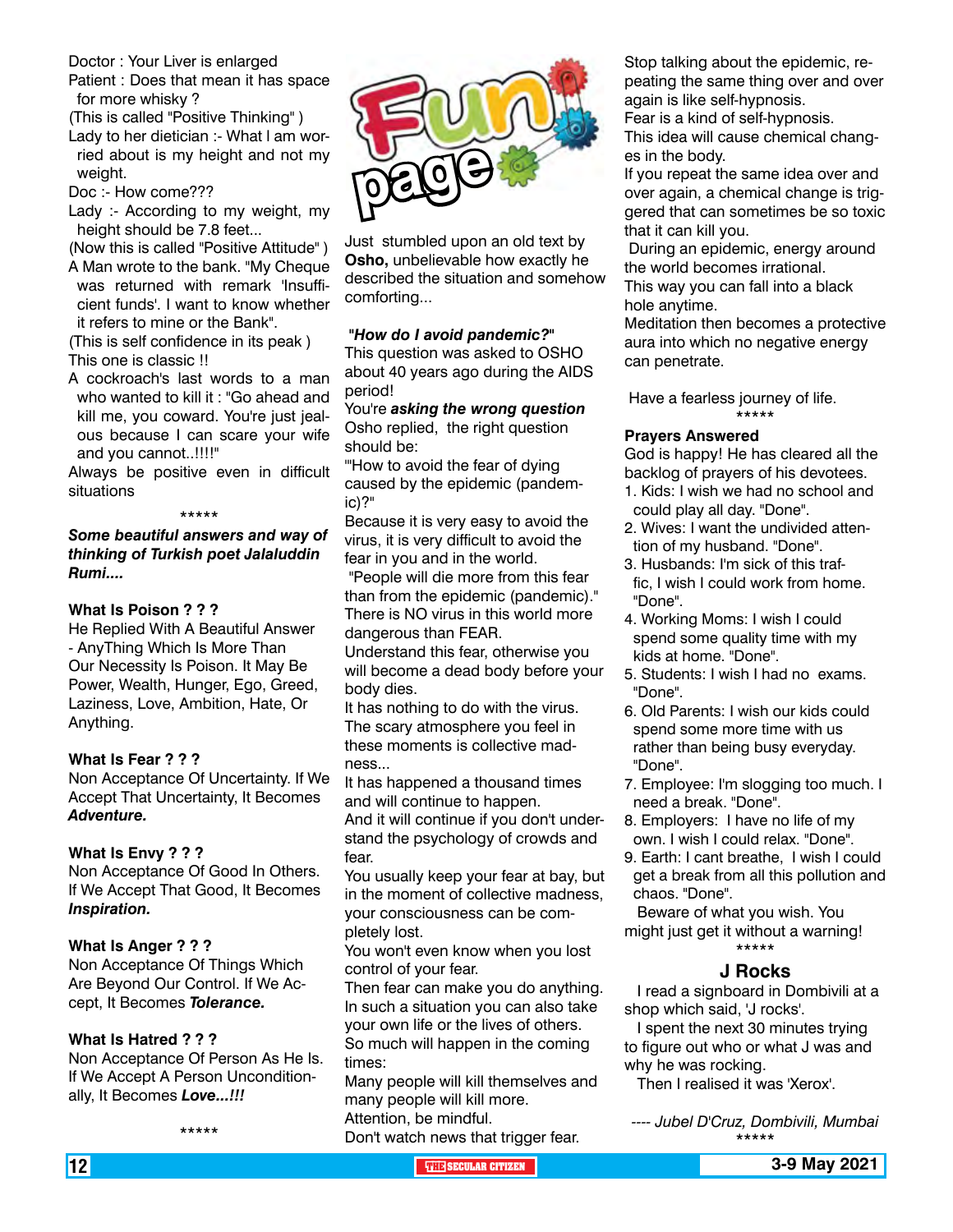#### (Contd.. from p. 10)

ed certain principles and policies in the behavior of political persons and candidates. He wouldn't 'compromise' it, as officers and people often do. Election Commission has to abide by electoral laws, irrespective of the party, ruling or ruled. As a seasoned umpire, he did not hesitate pulling up anyone violating the rules of the game or influencing the voters.

The greatest contribution of Mr Sheshan is that he emerged as a 'trend-setter' in the Election Commission, as regards electoral reforms. Some 150 malpractices in the elections he listed became a process that got improved during the times of his successors. The observation of his successor T.S. Krishna Murthy speaks volumes, 'the tenure of Mr Sheshan was a 'turning point' in the history of ECI', as 'pre-Sheshan and post-Sheshan', in terms of a 'department of the government' and an 'independent Commission'.

No wonder, Mr Sheshan won the 'Ramon Magsaysay award' for 1996, for his crusade against corruption and electoral malpractices. He emerged an icon of the middle class, too. Manifestly, Mr T. N. Sheshan made 'history' in India and beyond, by 're-writing the history of the Election Commission of India' with a new 'identity and dignity', in line with the provisions of the Constitution of India.

Coming back to the current Election Commission of India, it has a paramount challenge before it, i.e., not allowing the Commission to sink into the pre-Sheshan era of being a tail of the government. It has a great duty to maintain the identity and dignity of the Election Commission of India as an autonomous institution, in line with the Constitutional mandate.

The Election Commission of India should never remain a vegetative body as a 'parrot' or a 'tail'. It has 'teeth' to bite and it should when required. The teeth can get dysfunctional by non-use. Rather than remaining satisfied with giving pious instructions, it has to en-

#### **Ingredients:**

- 100 gms basmati rice
- 150 gms moong dal
- 1.3 litres warm water
- 1 tsp turmeric powder
- A pinch of asafoetida
- 3 tbsp vegetable oil
- 2 whole green cardamom pods
- 2 bay leaves
- 1 tsp cumin seeds
- 8-10 curry leaves
- 2 onions finely chopped
- 2 green chillies finely chopped
- 1-inch piece ginger blended to a paste
- 4 cloves garlic blended to a paste
- 3 tomatoes finely chopped
- 1/2 tsp chilli powder
- Salt to taste
- 1 cup water
- Coriander leaves to garnish

#### **Method:**

- Soak the rice and dal in plenty of water for 20 minutes. Drain and add both in a vessel along with 1.3 liters of warm water, turmeric and asafoetida.
- Bring to a boil and simmer over low heat cooking the dal and rice for 35 minutes with the lid half on. Make sure to stir often so it doesn't stick to the bottom of the pan.
- Once cooked, put off the gas. Cool slightly and using a potato masher, mash roughly.
- In a large vessel, heat the oil over medium flame. Add the cardamom pods, bay leaves and cumin seeds and fry for a few seconds.
- Now add the curry leaves followed by the onions. Fry for 3-4 minutes until it becomes light brown. Stir well and add the green chillies followed by the ginger paste and garlic paste and fry for a minute.
- Add the tomatoes and continue to fry over a low heat for 4 minutes. As they begin to soften, add the chilli powder and stir well.
- Add the mashed dal and rice and season the khichdi. Stir, add water and simmer on a low heat for 2 minutes. Turn off the gas and garnish with coriander leaves. Serve warm with crispy papad, mango pickle or yoghurt. *Sweta D'Cruz*



sure that it enforces the policies and guidelines to the ground. To say the least, the Election Commission of India has to rise above its current state of affairs to the 'Sheshan standards', not only in West Bengal elections, but also even the entire process of elections in the country.

------------------

*The author is Director of Institute of Harmony and Peace Studies, New Delhi, and has been committed to cross-cultural perspectives, interfaith relations, constitutional values, national integration and social harmony, for the past over 40 years. He contributes to the above cause through lectures, articles, video messages, conferences, social interactions, views at TV channels, and the like. He could be contacted at 'mdthomas53@gmail.com'.*

**Dal Khichdi**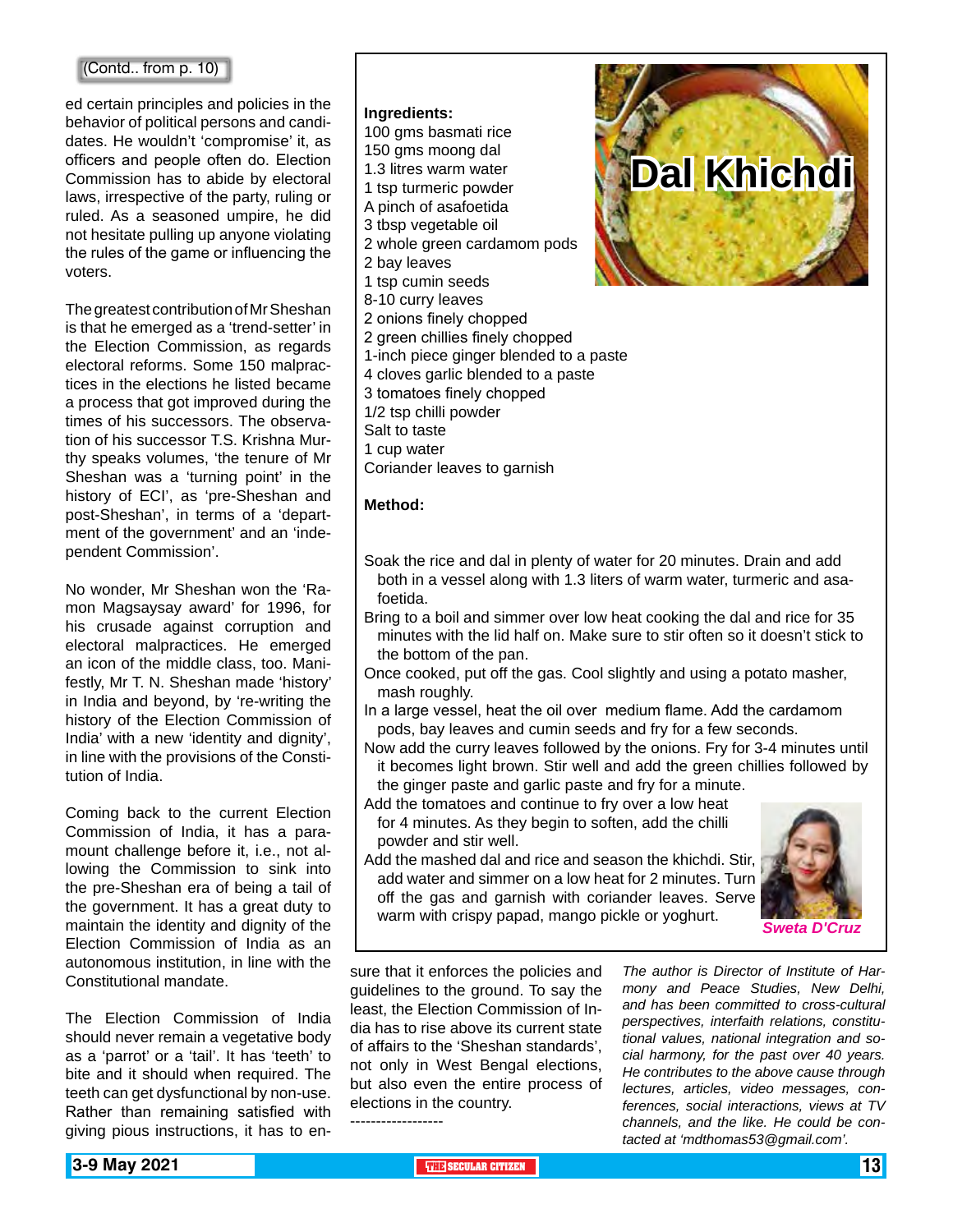## **"Hail St. Teresa of Avila"**

Pope Francis on 13 April 2021 hailed St. Teresa of Avila, as an exemplar of courage and spiritual motherhood! – In a letter to her Bishop Jose Maria Tamayo of Avila, regarding an'International Congress' that took place livestream April 12-15,he commented:

"Despite five centuries that separate us, the flame that Jesus lit within Teresa continues to shine in this world; always in need of brave witnesses capable of breaking barriers, be it physical, existential or cultural."

"Through her courage, intelligence and tenacity, she united her sensitivity for the beautiful and spiritual motherhood – as an exemplary example of the extraordinary role that women have played throughout Church history and society. So, I encourage priests, religious and laity involved in the 'International Congress', to continue spreading her teaching."

"St. Teresa had a great devotion to St. Joseph. She took him as a teacher, advocate and intercessor. She en-



trusted herself entirely to him, having the certainty that she would receive graces. Saints always go hand in hand; and they sustain us by our trust placed in their intercession!"

St. Teresa was declared Doctor of the Church by Pope Paul VI on 27 September 1970. After her, three other female Saints had been declared Doctors! – St. Catherine of Siena, St. Terese of Lisieux, and St. Hildegard of Bingen. (A Doctor of the Church is a honorary title given to saints who have made a significant contribution to theology of doctrine, through their research, study or writing). There's been a total of 36 Doctors so far!

> *—Dr. Hazel Colaso, Vienna, VA. USA.*

### *SHITE SECULAR CITIZEN*

News item, Articles, Stories, Opinion, interview, Poems, etc. can be sent by

WhatsApp: +91 9820485389

Email:

secular@sezariworld.com news@sezariworld.com seculardivo@gmail.com

by Post **The Secular Citizen** 99, Perin Nariman Street, 1st Floor, Fort, Mumbai 400001

Wedding Invitation, Christening, First Holy Communion, Mortuary Cards & Religious Goods Contact:

**David & Company** Rivendell House, 1st Floor, 650, J. S. S. Road, 2nd Dhobitalao Lane, Mumbai 400002 Tel.: 22019010 / 2205 7394 2206 0344 / 22079592

Email:davidprinters@gmail.com www.davidcompany.com

#### (Contd.. from p. 4)

mark the Maha Kumbh Mela festival. Health experts had called for the festival, one of the largest religious gatherings in the world, to be cancelled. But authorities said the pilgrimage would go ahead for those able to produce negative COVID-19 tests.

**When people are driven by excessive religious fervour their reason usually gets clouded, something similar is happening at the Kumbh Mela where strong religious motif guide people's behaviour, all norms of safety and security are up in the air.**

India became the country with the world's second highest number of confirmed Covid-19 cases on Monday, surpassing Brazil, and now second only to the United States. But experts say that the low testing in the country suggest the real total is far higher than both.

If accurate, that math would put the real number of COVID-19 infections to date in India somewhere around 400 million — more than the entire population of the United States. 400 million infections in a country the size of India still means that a billion people are not infected. So there's still plenty of room for infection, even with a lot of people already being infected.

**The surge in India comes as the country's vaccination drive appears to be struggling. Multiple Indian states have reported a shortage of doses even as the federal government has insisted that there's enough in stock.**

**What can we make of a health minister who expostulates that states are indulging in cheap politics when they ask for vaccines which are verifiably in short supply? Beyond a point, bluster does not work.**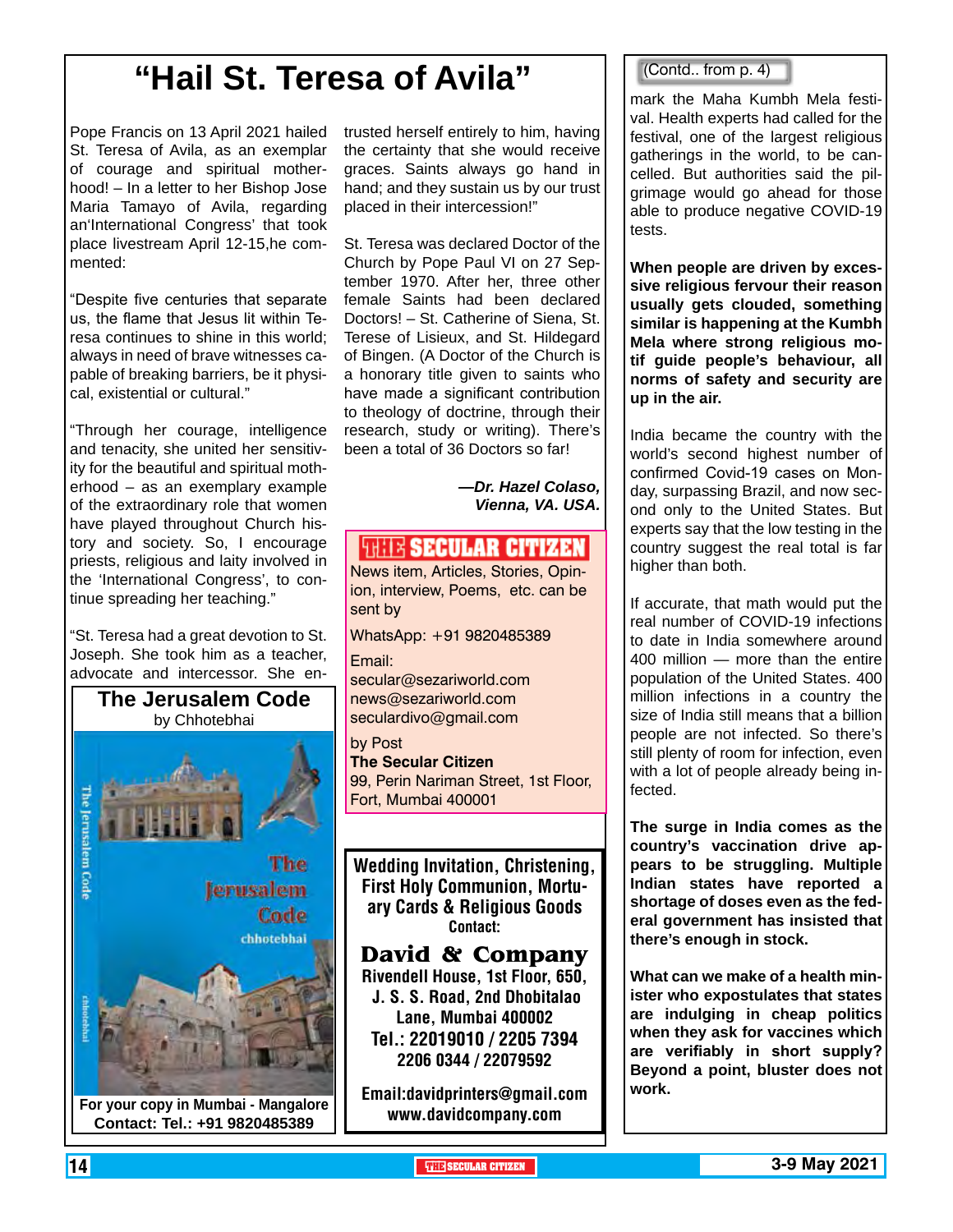## **Migrancy, The Bane Of Societal Order**

o the migrant issue is back with<br>good souls like Sister Sujata<br>Jena, a Sacred Hearts of Jesus<br>and Mary nun, pleading for help from good souls like Sister Sujata Jena, a Sacred Hearts of Jesus Church and society to reach out to the "poor migrant labourers". The bus accident that triggered this appeal is certainly unfortunate and sad. Nevertheless, methinks it's time all concerned, i.e. those in the government and the municipality, in NGOs, churches, convents etc took a clear stand on the issue of migration from a wider perspective, such a stand calling for a national debate in the interests of all concerned.

#### *State government v/s state government*

No state government calls labourers

from other states to work in their territory. Rather, it is the labourers who resort to migration of their own accord and for their own personal reasons. Considering that those reasons include lack of job opportunities in their state of origin and the prospects of a better life in some other state, they are certainly not doing

any state or city a favour of any kind as such. Indeed, they are not doing it because they feel that God's own country, Kerala, needs cheap labour to work on its farms, or because Maximum City aka Mumbai or Slumbai, needs 'domestics' for its households.

Take a look at the employer-employee situation in general. Businesses whether big or small can well survive with even mediocre staff, but the staff hold on to jobs because whichever way one looks at it, jobs being difficult to come by, one cannot afford to be choosy. Of course, employers who get manpower from distant places generally do so with adequate provisions in terms of job security. How fair is it then for anybody to expect migrants in general to be helped REPEATEDLY to dance between states, cities and

villages each time there is an emergency?

Truthfully, given the present COV-ID-19 scenario, if all was hunky dory in the states they have migrated from, why would they have migrated at all? It is more than obvious that the states to which they now desperately intend returning within less than a year of their return and re-return are all infested with the virus at practically every level, not excluding mental and moral. And then we expect church and society alike to promptly spring into action, getting back into the groove of providing food, shelter, clothing, medical aid, transportation – the works! And to talk of such expectations within less than a year of the massive exodus that took

> place since the nationwide lockdown on 23 March last year! Let's get real! Indeed, how long and how often ought this to go on?

#### *Whither migrants' responsibility?*

I think we've now reached a stage where **it's time we decided that those who want** 

**to help the migrants should do so entirely at their own cost and emotions whereby anyone who feels sorry for a migrant takes him/her home and looks after them, sheltering, feeding and clothing them for free, and transporting them around in their personal transport vehicle/s.** Maybe some religious [men and women] could also consider leaving their respective congregations and together starting either a separate religious or a secular institute specifically dedicated to the care and comfort of migrants.

I**t is also time the proponents of unhindered, free migration gave a thought to the question of governments creating jobs and employment opportunities within their respective states.** If one may recall, the

CM of UP had brazenly bragged about setting up a special commission for labourers from his state, asserting that he'd ensure registration of 'requests' from governments of other states and monitor the employment of his bhaiyyas in other states. If I may ask, whatever happened to the proposed commission? Why, in spite of their CM's bravado, have they returned to their jobs in Mumbai and in other cities? The same is the case with migrants from other states. It is precisely because they have no scope of earning a livelihood that they migrate to obviously greener pastures.

#### *From national drain to individual fulfilment*

If Easter celebrates the joyful fact that Jesus came, suffered, died and rose from the dead precisely that we may all "have life and have it to the full" (cfr Jn 10:10), it is imperative that the likes of Sister Jena and others, with obviously good intentions at heart, put on their thinking caps and, stringing their hearts together, come up with better and more practical ways and viable means to tackle the issue. Perhaps they could consider proposing concrete plans for getting the various state governments in the country to create job opportunities, backing those plans with viable entrepreneurship schemes. And if the focus of these plans and schemes is selfempowerment of the labourers in/of any given state coupled with a serious effort to forthwith stop being a drain on the national exchequer by means of getting anyone and everyone to do the jig by playing on anybody's emotions, the Church per se will have well played the Jesus card to the hilt, conscious that Jesus did not come to spoon-feed anyone with fish but to teach how to catch fish and thus make an honourable living as is evident from so many instances of compassion in the gospels. **Ready for the challenge all you good Samaritans?**

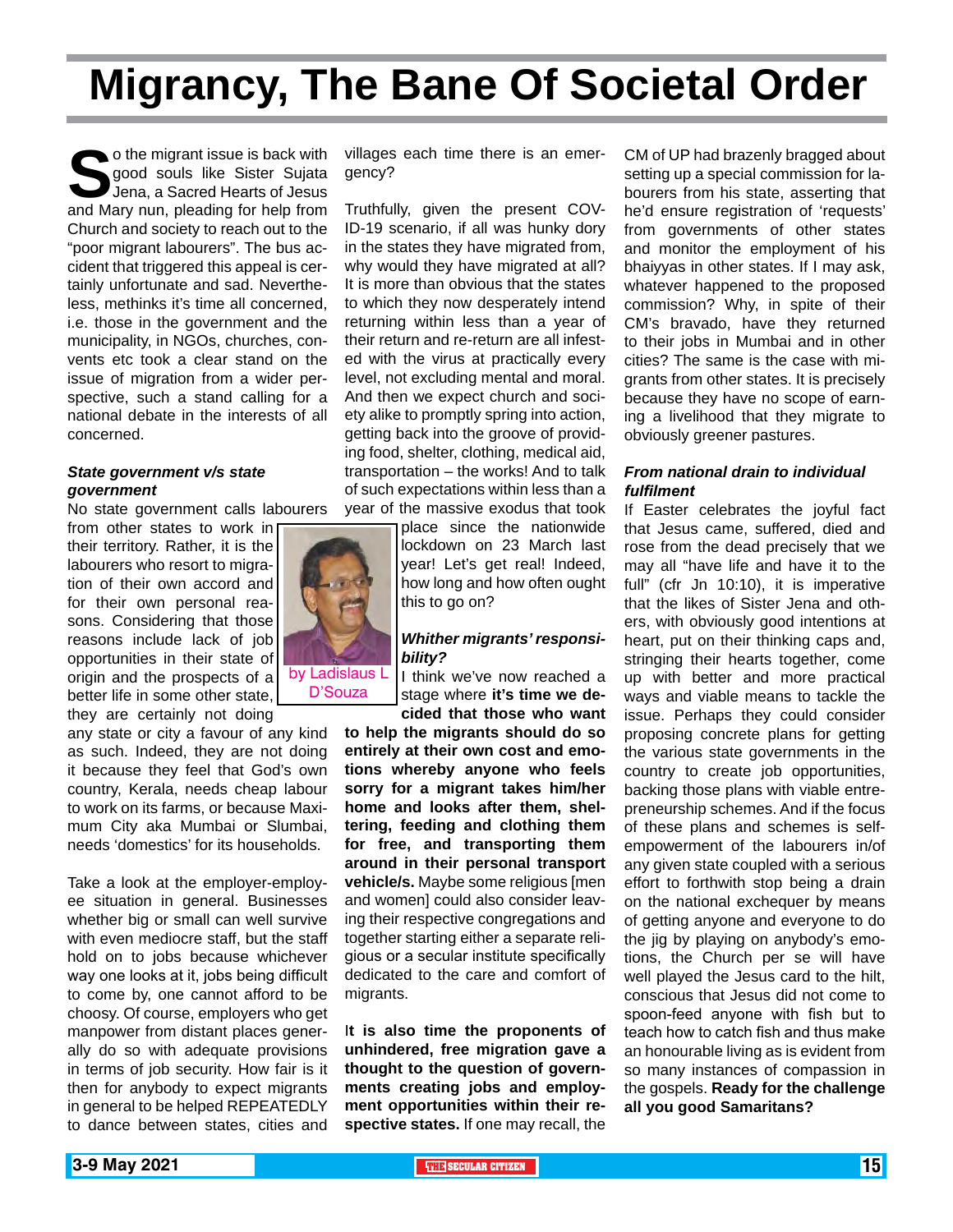## **Royal Christian Family MATRIMONIALS - GROOMS**

**7040. MUMBAI :** Goan Roman Catholic Bachelor, (Born in October 1991), Ht. 5' 5", Wt. 65 kgs, Fair Complexion, Edn. B.C.A., MBA Pursuing, working as a GIS Analyst in MNC. Contact email :

ronaldpereira1210@gmail.com **7207. Chandigarh :** Anglo Indian Catholic Divorcee, (Born in April 1972), Ht. 6' 1", Wt. 80 kgs, Very Fair Complexion, Edn. B.Com., MFC, MA English, Teacher by profession. Contact email : vishalsud81@gmail.com **7206. new delhi :** Goan Roman Catholic Bachelor (Born in October 1995), Ht. 5' 6", Wt. 43 kgs, Fair Complexion, Edn. B.E. Computer Engineer, working as a Project Manager with Paytm. Contact email : dcosta.ria@gmail.com

**7203. MUMBAI :** Mangalorean Roman Catholic Bachelor, (Born in October 1985), Ht. 5' 7", Wt. 65 kgs, Wheatish Complexion, E d n . B . E . MBA, working for International Company. Contact email :

delphinempinto@gmail.com

**7084. MUMBAI :** Mangalorean Roman Catholic Bachelor, (Born in May 1956), Ht. 5' 7", Wt. 70 kgs, Wheatish Complexion, Edn. 9th std., working as a Machine Operator. Contact email : fern.gilbert54@gmail.com

**7083. MUMBAI :** East Indian Roman Catholic Bachelor, (Born in November 1985), Ht. 6', Wt. 68 kgs, Wheatish Complexion, Edn. M.Com., PGDLM, PGDSM, working as PPM & Data Engineer in Shipping Company. Contact email :

ryan.intermilan@yahoo.co.in

**7052. MUMBAI :** Mangalorean Roman Catholic Bachelor, (Born in June 1977), Ht. 5' 6", Wt. 72 kgs, Wheatish Complexion, Edn. B.A., Retail Management, working as a General Manager. Contact email : albert.pinto2006@gmail.com

#### **Important Notice**

Telephone no. of candidate will be printed only with the consent of members. For Tel. Nos. Please contact: +91- 9820473103 / 9820485389 or Email : royalchristianfamily@gmail.com

## **Matrimonials**

**Mangalorean RC bachelor, belonging to a highly educated and very affluent family with interests in healthcare, education and many other sectors, Ht. 5',10, fair, handsome, MBBS, managing the family business. Contact: sona68500@gmail.com**

**7202. MUMBAI :** Keralite Syrian Catholic Bachelor (Born in May 1973), Ht. 5' 6", Wt. 73 kgs, Wheatish Complexion, Edn. B.A., English Literature, Profession : Consultant Administration. Left Hand & Leg is weak due to earlier motor bike accident. Contact Email : josephmullakara1973@gmail.com

**7041. MUMBAI :** Goan Roman Catholic Bachelor, (Born in July 1985), Ht. 5' 7", Wt. 65 kgs, Wheatish Complexion, Edn. 10th Std., working as a Plant Operater. Contact email : ronnydsouza075@gmail.com

**7196. MUMBAI :** Mangalorean Roman Catholic Bachelor (Born in March 1981), Ht. 6', Wt. 80 kgs, Wheatish Complexion, Edn. B.Com., HR Professional. Contact email :

denstun@hotmail.com

**7146. MUMBAI :** East Indian RC Bachelor, (Born in July 1988) Ht. 5' 10", Wt. 79 kgs, Fair Complexion, Edn. B.E. (Mech), + PG course in Finance, working as a Asst. Manager in MNC. Contact email :

lenin.pdsouza@gmail.com

**7188. MUMBAI :** Mangalorean Roman Catholic Bachelor (Hearing Impaired) (Born in September 1989), Ht. 5' 9", Wt. 62 kgs, Fair Complexion, Edn. HSC., Dip. in Computer Hardware. Working as a Cashier. Contact email :

clifford9948@gmail.com OR 9920331773

**7185. MUMBAI :** Goan Roman Catholic Bachelor, (Born in October 1984) Ht. 5' 10", Wt. 72 kgs, Wheatish Complexion, Edn. B.Com., working for Bank. Contact email :

spydee321@gmail.com

**7088. MYSORE :** Mangalorean Roman Catholic Bachelor, (Born in March 1983), Ht. 5' 9", Wt. 70 kgs, Fair Complexion, Edn. MBA. Marketing. well employed. Contact email : vishwasturners@yahoo.com

**7049. CANADA :** Goan Roman Catholic Bachelor, (Born in June 1986), Ht. 5' 11", Wt. 85 kgs, Wheatish Complexion, Edn. BE (Computer), working in CANADA in a Non IT Field Seeks a working girl in Canada and holding a PR Visa. Contact email :

anniedrz@gmail.com

**7039. MUMBAI :** Goan Roman Catholic Bachelor, Handicap - slight Scoliosis - taking treatment, spine slightly curved. (Born in September 1976), Ht. 5' 4", Wt. 45 kgs, Wheatish Complexion, Edn. B.A. Computer Prog. / Hair Designer, Having own business. Contact email :

reginarodrigues634@gmail.com **7050. LONAVLA :** Mangalorean Roman Catholic Bachelor, (Born in November 1985), Ht. 5' 9", Wt. 75 kgs, Fair Complexion, Edn. MBA., working. Contact email :

dsouza\_adrian@yahoo.co.in

**7047. MUMBAI :** Goan Roman Catholic Bachaelor, (Born in November 1982), Ht. 5' 5", Wt. 65 kgs, Wheatish Complexion, Edn. B.Com., C.S. in Process, having family business. Contact email : mail.soj@gmail.com **7045. CANADA :** Mangaloren Roman Catholic Divorcee, (Born in September 1985), Ht. 5' 5", Wt. 68 kgs, Wheatish Complexion, Edn.B.Sc., Hotel Management, having permanent Resident. Contact email : bmathias88@gmail.com

**If not settled within a year, renew your membership atleast two months in advance to continue the service uninterrupted.**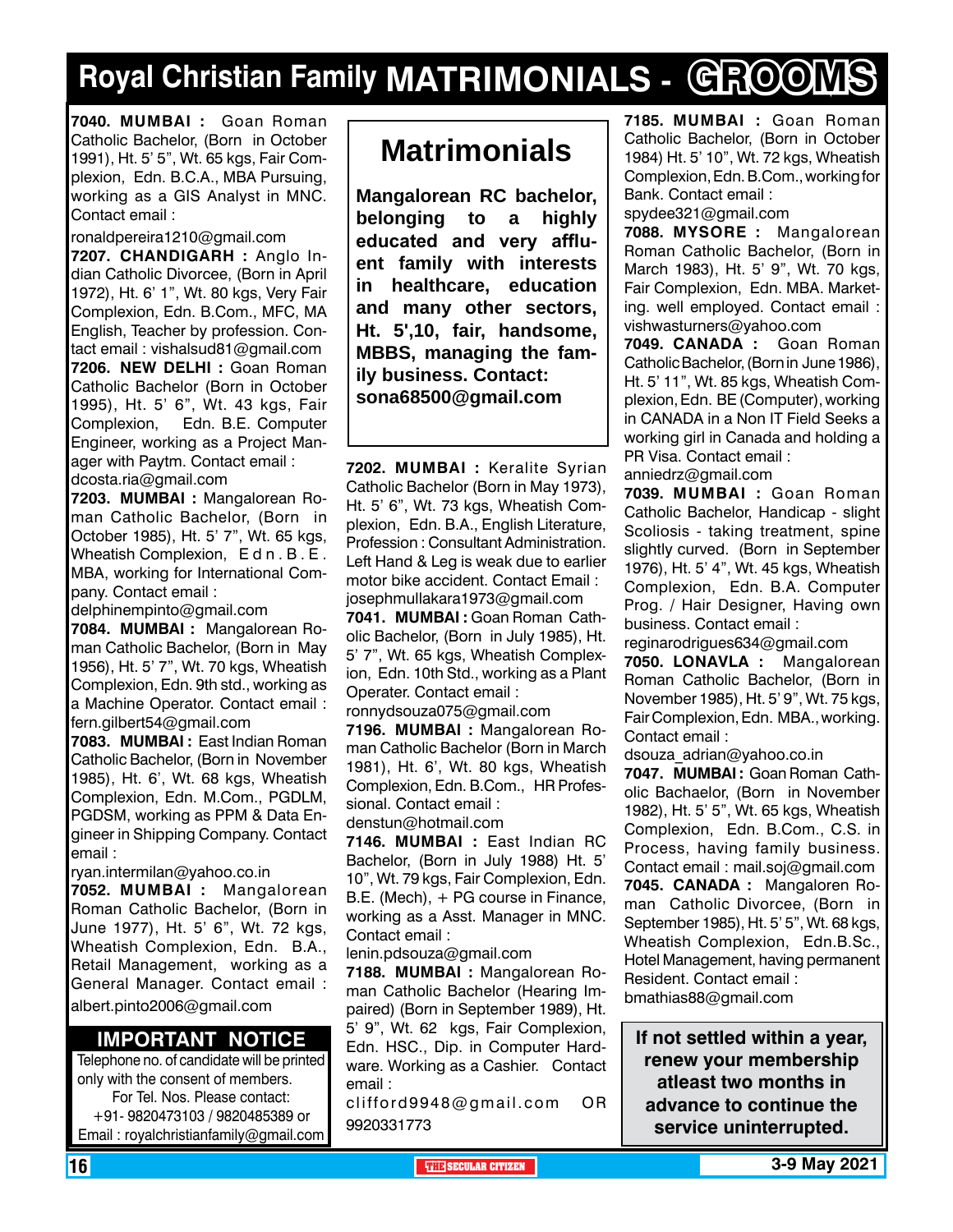## **Royal Christian Family MATRIMONIALS - BRIDES**

**7199. BANGALORE :** Mangalorean Roman Catholic Spinster, (Born in January 1990), Ht. 5' 2", Wt. 53 kgs, Fair Complexion, Edn. Master's in Mass Communications (NTU, Singalore) working as a Senior Manager of Corporate Communications in **SINGAPORE**. Contact email : mafern.2121@gmail.com

**7145 MUMBAI :** East Indian Roman Catholic Spinster, (Born in December 1992), Ht. 4'11", Wt. 50 kgs, Fair Complexion, Edn. M.Sc., Lecturer by profession. Contact email : andrea210358@gmail.com

**7160. MUMBAI :** Mangalorean Roman Catholic Spinster, (Born in September 1988), Ht. 5' 7", Fair Complexion, Edn. BMS, working as a Senior Merchandiser in a Global Retail Company in Dubai. Contact email : prislobo10@gmail.com

**7143. MUMBAI :** Goan Roman Catholic Spinster, (Born in April 1987), Ht. 5' 4", Wt. 75 kgs, Wheatish Complexion, Edn. M.A. (Literature) working as a Sales & Marketing Manager. Contact email : irisedsouza@gmail.com

**7126. U.S.A. :** Mangalorean Roman Catholic Spinster, (Born in January 1992) from Mumbai, Ht. 5' 7", Wt. 60 kgs, Fair Complexion, Edn. B.E. (Computers) from Mumbai, M.S. (Information Systems) from US. Possesses H1B visa and is working as a Technical Analyst with an MNC in USA. Contact email :

wilfyjoy1315@gmail.com or call +91 98603 02527 / + 91 9970172527

**7128. MUMBAI :** Affluent business family R.C. East Indian Spinster, (Born in 12-04-1988), Ht. 5' 2", very beautiful and pretty. Edn. MS General Surgeon, Doctor by profession. Contact email : drvd2019@gmail.com

**7182. MUMBAI :** Mangalorean Roman Catholic Spinster, (Born in October 1992), Ht. 5' 4", Wt. 72 kgs,

**Registered members can publish their ad in all the 50 issues in a year for Rs. 8000 only.**

If you wish to publish your matrimonial classified advertisement in all the 50 issues in a year, you can do so for an amount of Rs. 8000 only.

Wheatish Complexion, Edn. B.Com., C.A., working as Asst. Manager in TATA Company. Contact : email : matrimonialp27@gmail.com

**7137. MUMBAI :** Karnataka Protestant Spinster, (Born in January 1996), Ht. 5' 5", Wt. 54 kgs, Wheatish Complexion, Edn. B.Com., working as an Accountant. Contact email : sujatareddy209@gmail.com

**7125. CANADA :** Mangalorean Roman Catholic Spinster, (Born in February 1983), Ht. 5' 8", Wheatish Complexion, Edn. M.A., working as a Consultant. Contact email :

llmendonca@shaw.ca

**7134. MUMBAI :** Goan Roman Catholic Spinster, (Born in April 1992), Ht. 5', Wt. 55 kgs, Wheatish Complexion, Edn. B.Com., working as a Modification and Writer. Contact email : jacklinemascarenhas@gmail.com

**7123. MUMBAI :** Mangalorean Roman Catholic Spinster, (Born in December 1987), Ht. 5' 2", Wt. 58 kgs, Wheatish Complexion, Edn. B.Com., CS., M.Sc., working as a Sr. Manager Programmer. Contact email : r.douza.co@gmail.com

**7120. CANADA :** Goan Roman Catholic Spinster, (Born in April 1986), Ht. 5' 2", Wt. 51 kgs, Wheatish Complexion, Edn. B.Com., University of Toronto, working as a Customer Support for Canida Government. Contact email : joafaria@yahoo.ca

**7124. CANADA :** Mangalorean Roman Catholic Spinster, (Born in October 1993), Ht. 5' 3", Wt. 60 kgs, Wheatish Complexion, Edn. B.M.S., M.B.A. Operation, working as a Coordinator in Shipping Company. Con-

tact email : carrel.dsouza@gmail.com **7115. MUMBAI :** Roman Catholic Spinster, (Born in October 1989), Ht. 5', Wt. 50 kgs, Wheatish Complexion, smart and good lookingt, Edn. VIth Std., Non working, homely. Contact Mob: 7021135272

**7140. MUMBAI :** Mangalorean Roman Catholic Spinster, (Born in November 1991), Ht. 5' 3", Wt. 63 kgs, Wheatish Complexion, Edn. Graduation (BBI), working for a Private Bank as a Deputy Manager. Contact email : glendamisquith9@gmail.com

**7127. MUMBAI :** Goan R.C. Spinster, (Born in December 1992), Ht. 5' 5", Edn. Ph.D., Student. Contact email : exmi2019@gmail.com

**7122. MUMBAI :** Mangalorean Roman Catholic Spinster, (Born in December 1993), Ht. 5', Wt. 45 kgs, Wheatish Complexion, Edn. B.Sc. IT., working as a Tech Support Engineer. Contact email :

lynettelewis67@gmail.com

**7131. DUBAI :** Roman Catholic Spinster, (Born in September 1990), Ht. 5' 5", Wt. 60 kgs, Tan Complexion, Edn. T.Y. B.Com., working as a Manager. Contact email :

rebecca.raj06@gmail.com

**7105. MUMBAI :** Mangalorean Roman Catholic Spinster, (Born in November 1991), Ht. 5' 5", Wt. 62 kgs, Wheatish Complexion, Edn. M.Sc., Microbiology, (Pursuing Ph.D., ) Assistant Professor. Contact email : 1991divine@gmail.com

**7098. MIRAJ :** Protestant Spinster, (Born in November 1983), Ht. 5' 4", Wt. 52 kgs, Wheatish Complexion, Edn. Masters in Dental Science, Doctor by profession. Contact email

: dprebentisch@yahoo.com

**7093. MUMBAI :** Gujarati Roman Catholic Spinster, (Born in July 1982), Ht. 5' 2", Wt. 50 kgs, Wheatish Complexion, Edn. B.Com., working for Private Bank. Contact email : annie.waghela@gmail.com

**7091. MUMBAI :** Mangalorean Roman Catholic Spinster, (Born in March 1990), Ht. 5' 2", Wt. 44 kgs, Wheatish Complexion, Edn. MBA PGDM, working as an Assistant Manager Presales for a multinational firm. Contact email : priyaquadras@gmail.com

To Place Your Matrimonial Advertisement Call: +91 - 9820485389 or 9820473103 \* Check your email at least once a week. Members are requested to inform us when they are settled, so that publication of their details can be discontinued.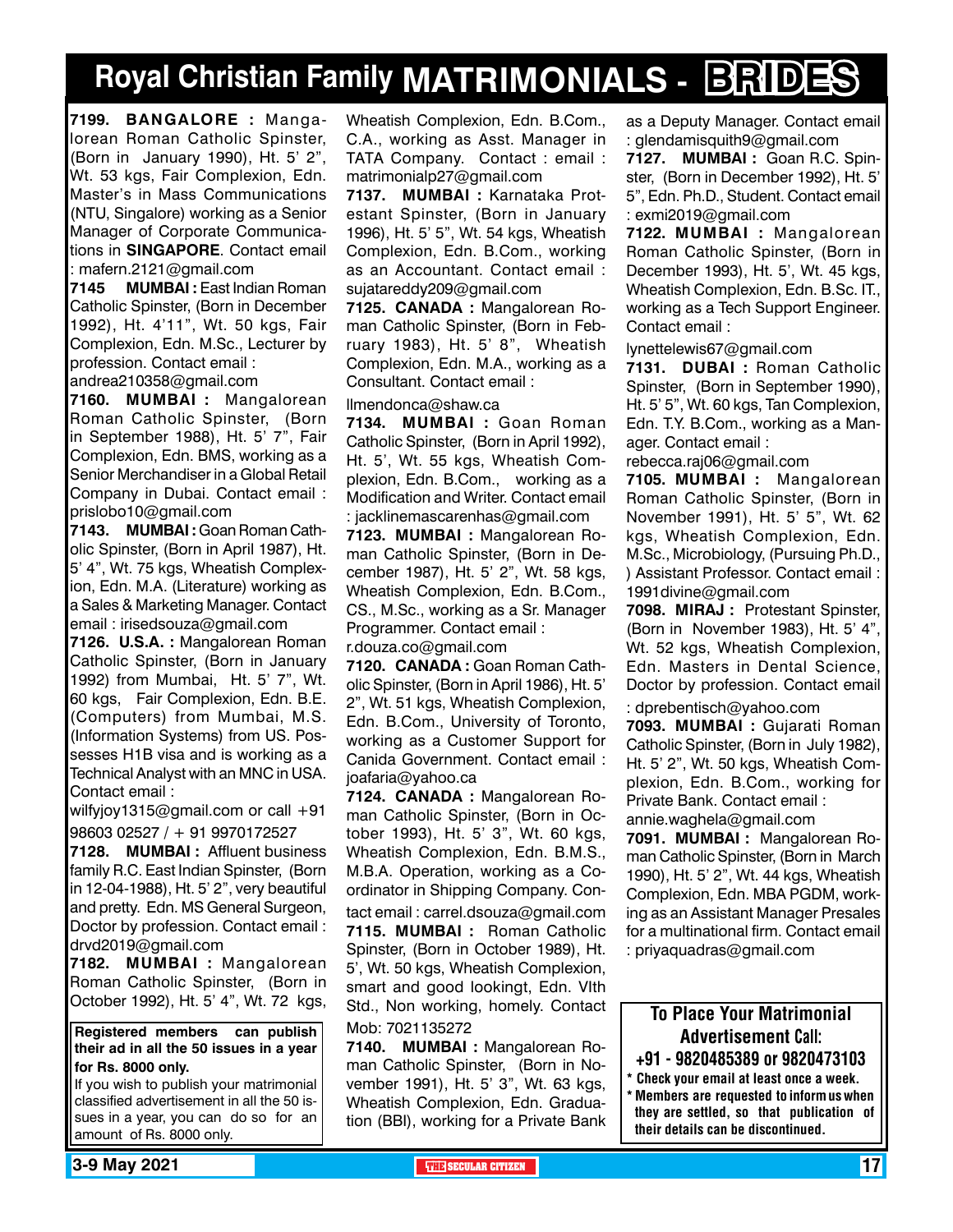## **She gave her life to save her unborn babe**

 **(St. Gianna Beretta Molla)**

*By Fr. F. M. Britto*

This lady doctor preferred to die<br>to save her fetus. And that child<br>today has become a doctor like<br>her mother and continues her clinic. to save her fetus. And that child today has become a doctor like

Gianna Beretta Molla was born in Magenta, Italy, Oct 4, 1922, as the tenth of thirteen children to Alberto Beretta and Maria de Micheli. Their family had many priests and nuns and since they belonged to the Third Order of St. Francis, they gave strong Christian formation to their children. Gianna grew up viewing life as a beautiful gift of God.

Imitating her loving parents, Gianna too became an active parishioner. She began her medical studies in Milan and got specialized in pediatrics. Though she wished to join her missionary brother-priest in Brazil and offer free gynecological services to poor women, her chronic ill health made it impossible. Practicing medicine as a mission, she opened a clinic in Mesero and gave special attention to mothers and babies. As an active member of the St. Vince de Paul Society and Catholic Action, the young Gianna cared the elderly and poor. Yet, she also enjoyed with her young friends, skiing, and mountaineering.

Meeting engineer Pietro Molla, the 33 years old Gianna got married to him on Sept 24, 1955. Taking her marriage as a vocation, she took it to forming a truly Christian family. Blessed with three kids, she harmonized her demands of wife, mother, doctor and church.

During the second month of her fourth pregnancy in 1961, the doctors diagnosed that Gianna had a fibroid tumour in her uterus. Its size threatened the fetus' life. The doctors gave her three options: an abortion which would take the babe's life, but save her life and allow her to conceive; or a complete hysterectomy, due to which



the fetus would die and she would not further conceive; or the removal of the fibroid, which might harm the fetus or her and might cause complications in her life.

#### **What will be your choice?**

As a good Catholic, Gianna believed in the Church's teaching that an unborn babe too has a fundamental right to life from the moment of conception. So she preferred the third option, well aware of the risks as a doctor. Before the surgery, she instructed the doctors that her child's life is more important than hers. She informed her husband too, "If you have to decide between me and the child, do not hesitate to choose the child. I insist: save it." She entrusted the babe and herself to God in prayer. "I trust in God, yes," she said. "But now it is up to me to fulfill my duty as a mother. I renew to the Lord the offer of my life. I am ready for everything to save my baby."

Providentially both the mother and the baby survived the surgery. But problems continued throughout the remainder of her pregnancy. The child was delivered by a Caesarian surgery on Holy Saturday, April 21. Gianna continued to suffer severe pain. After a week the 39 years old Gianna died of septic peritonitis on April 28, 1962. Thus she sacrificed her life to save her daughter.

Gianna's example was hailed courageous and her tale spread. Pope Paul VI, the former archbishop of Milan, hailed her in his Angelus address on Sept 23, 1973, "A young mother from the diocese of Milan, who to give life to her daughter, sacrificed her own."

During the International Year of the Family, Pope John Paul II beatified Gianna on April 24, 1994. Canonizing her in St. Peter's square on May 16, 2004, in the very presence of her husband and children, Pope John Paul II described her as "a simple, but more than ever, significant messenger of divine love." For her canonization, the husband and her children were also present. It was the first time ever a husband had witnessed one's wife's canonization.

She has today become the patron of unborn children, mothers and doctors. Her husband wrote a biography on Gianna, where he says that she followed her conscience as a mother, a doctor and as a Catholic.

This daughter, Gianna Emanuela, has become a doctor of geriatrics like her mom and continues her clinic. During the 2015 World Meeting of Families in Philadelphia, in the presence of Pope Francis, she read a letter written by her late mother to her father before their marriage. Highlighting the Christian virtues of marriage, that letter called him and her as a couple to serve God in a "saintly way" through "the Sacrament of love."

Inspired by her example, the first prolife Catholic health-care centre, "The Gianna Centre," in New York with specialized gynecological care for women, has been built.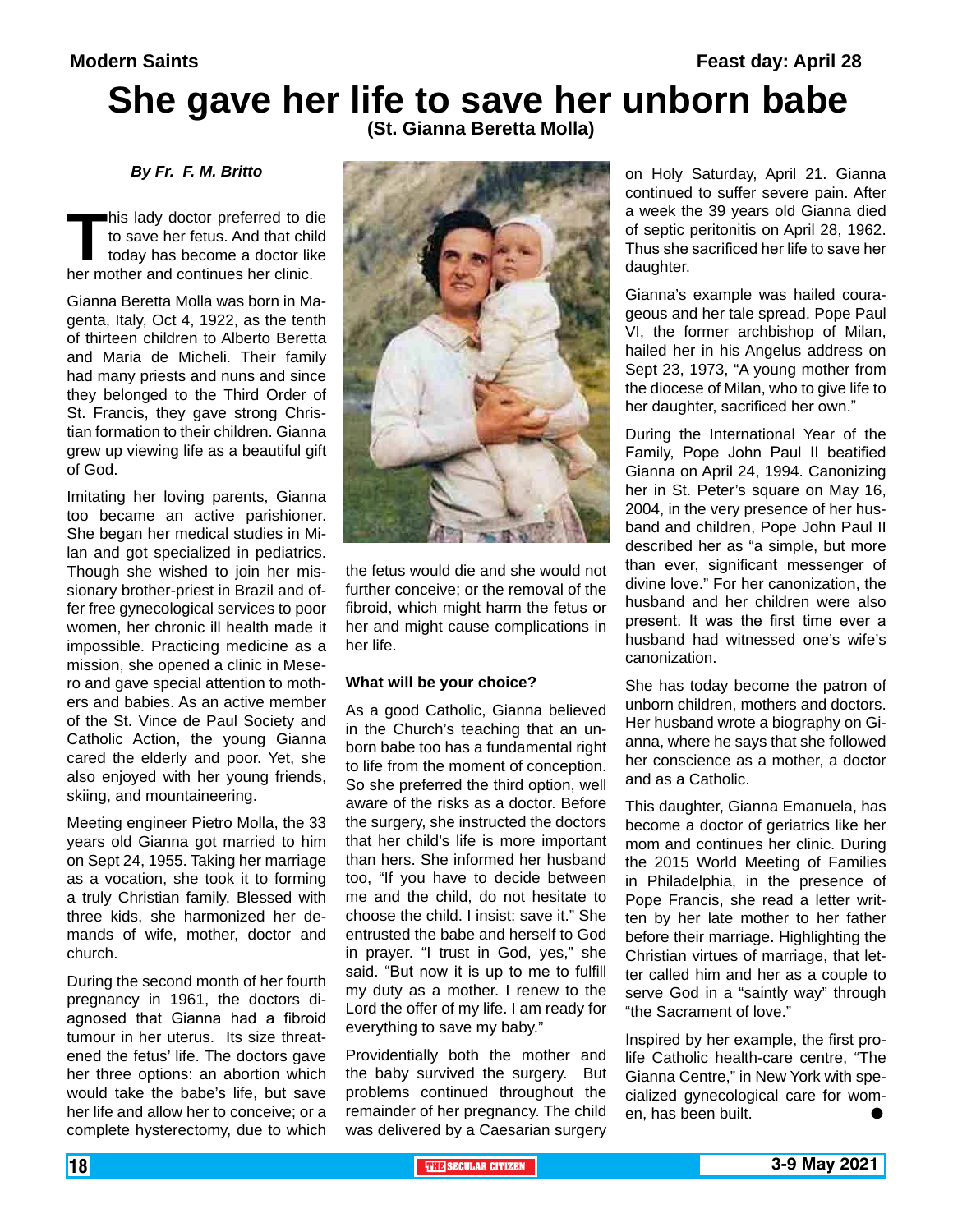**S**tory telling can never go out of fashion. It dates back to pre- historic period where man in the absence of full fledged language used sounds to narrate his experiences. Centuries have passed and still man enjoys telling stories. Being a history teacher for more than a decade now I ought to be an exceptionally good story teller. And I owe my story telling skill to the place where I was born and brought up, that's in Western Ghats. Being a Malnad girl who have had early education in Canara often remember with nostalgia the days I spent in my village which was surrounded by coffee and tea plantation.

While spending all my vacations in ghats I came across people from all age groups who narrated me excellent ghost stories which they presumed were true, gradually I too started believing in them. I still remember the times when I often kept my hostel mates entertained by narrating ghost

stories which scared them and as they had acknowledged that my stories created chills in their spine as they walked on the empty corridors of the hostels at night. 'Ghost' or' haunted stories' were quite popular in ghats. And one has to have extra skill to narrate them which I did effortlessly.

As many catholic planters from Canara owned huge estates in ghats , I have often seen them building a grotto(Its a Catholic outdoor shrine where a statue of mother Mary is placed) in the estates as a manifestation of their love for mother Mary. At the same time, I have heard people saying that the 'grottos' were build exclusively in the haunted places where people otherwise were reluctant to move especially during night. How accurate were these assumptions I am not sure.

My dad served in ghats for about 20 years, one night as he was returning



from a get together in his motor bike, his way was blocked by a strange women. On enquiring, she said that she was a victim of a sad love affair and had thus killed herself a couple of year back. She had a strange voice, a haunted cry and a scary look. With two extra pegs of scotch that night at the party, my dad had clearly understood who she was, and it was not for the first time that he had come across

such an experiences. He was no doubt a brave man but, also an expert in dealing with them. In his opinion, there were 3 methods to get rid of these souls, one, display of a cross two, abuse them three,sprinkle urine. I am told that my dad

> used all the three methods to chase this ghost and reached home safely and that night he a valid excuse to convince my mom as to why was he late.

> The second haunted story was nothing to do with the evil spirit

as such but, it was all about a tree that almost scared people. I came across a huge tree in one of the estates which was believed to be trouble maker. It seems few year back a young boy had hanged himself to that tree and ever since then one could listen to the strange sounds as they pass by. Coincidentally, that tree never bore any flower or fruit. The whole structure

was so weird that the estate owner decided to install a statue of mother Mary to comfort people mentally. Even I have often seen people quickening steeps before the dusk to escape horrible experience.

Growing up listening to all such stories, I was made to believe that ghosts do exist but, now looking back I sense things differently. Western ghats as we know is rich in coffee and tea plantation. Crops brought huge wealth, it was a obligatory to protected and stored them in a godown till it gets a fair price in

the market. It was a tough work for the owners to save their crops from any kind of thefts happening at night. And in order to escape this fate many such ghost stories were created which seldom allowed people to trespass the boundaries.

 Now going back to both by stories, one thing what I found in common was, the location where my dad encountered the strange lady was just close to the estate Bungalow, where the important documents and huge amount of cash was kept. Mean while,



the huge haunted tree was located close to the entry gate of the estate. So in both the cases its quite evident that it was necessary to safe guard k the estate and to serve this purpose ghost stories were created. This has been my observation. Henceforth, if you come across any such stories take a minute to think the mystery hidden behind the narratives. \*\*\*\*\*\*\*\*\*